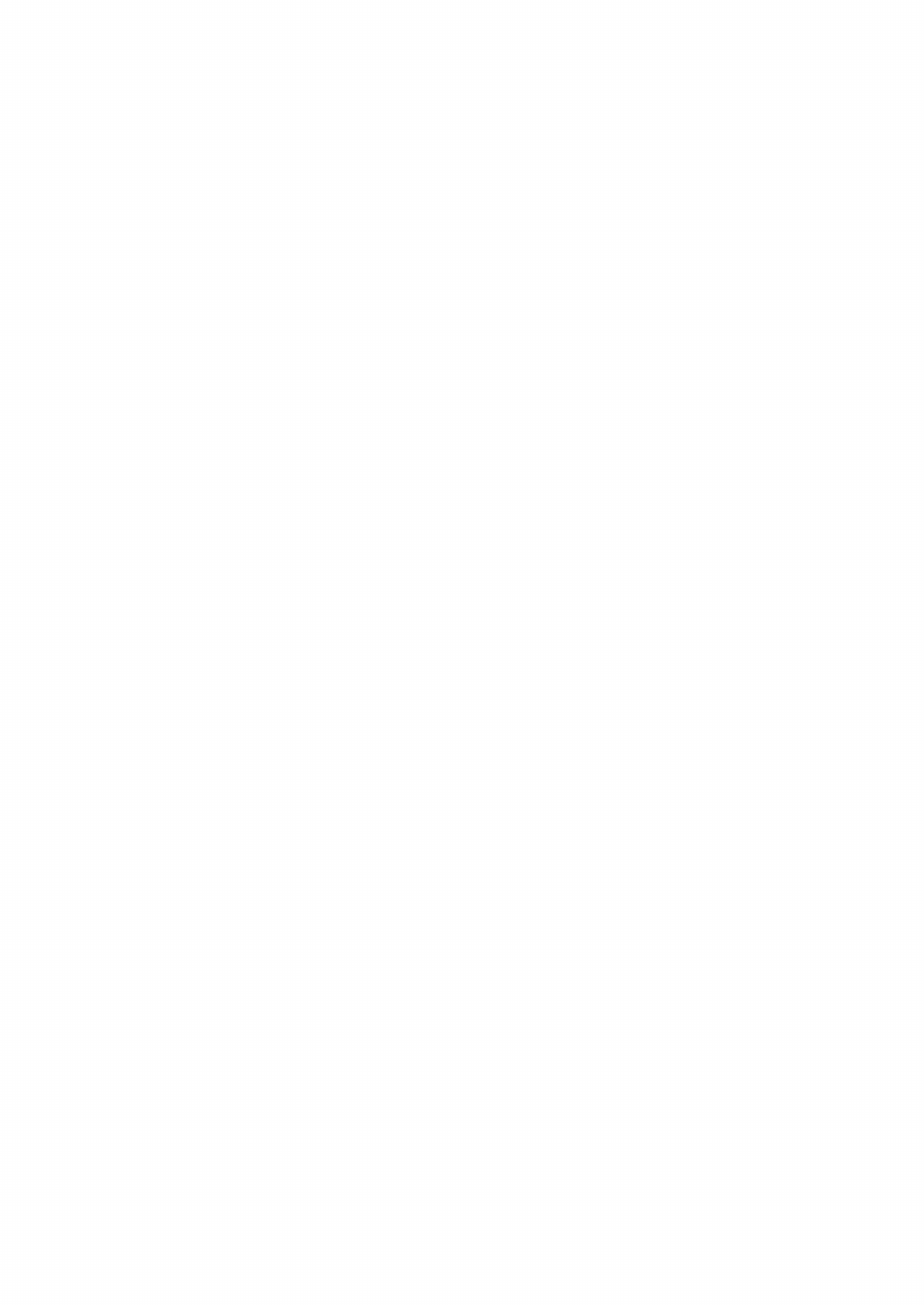## **Executive summary**

This Procurement Strategy explains the Taranaki Regional Council's (the Council) approach to the procurement of transport activities and services funded from the Council's annual plans and the National Land Transport Programme (NLTP). The intended audience is primarily the New Zealand Transport Agency (Transport Agency), Council itself and provides a signal to the suppliers of services.

#### **Summary statement of key issues and opportunities to obtain value for money**

The Council's *Transport Activity Procurement Strategy* is based on the value for the money spent in procuring the Council's transport related activities that are not funded, or either funded in part or fully funded from the National Land Transport Fund. Key issues and opportunities include:

- Changes to the Transport Agency's funding assistance rates leading to potential changes in levels of service.
- Packaging work so that local suppliers with sufficient capacity/capability can compete.
- Developing good long term supplier/client relationships.
- Developing partnering relationships with contracted public transport service providers
- Consideration of joint procurement arrangements with other regional councils and interested parties.

#### **Recommendation that the New Zealand Transport Agency**

Endorses the *Transport Activity Procurement Strategy.* Approves the use of in-house professional services.

### **Evidence of corporate ownership or internal endorsement of the Procurement Strategy**

The Council's Chief Executive has endorsed this Procurement Strategy.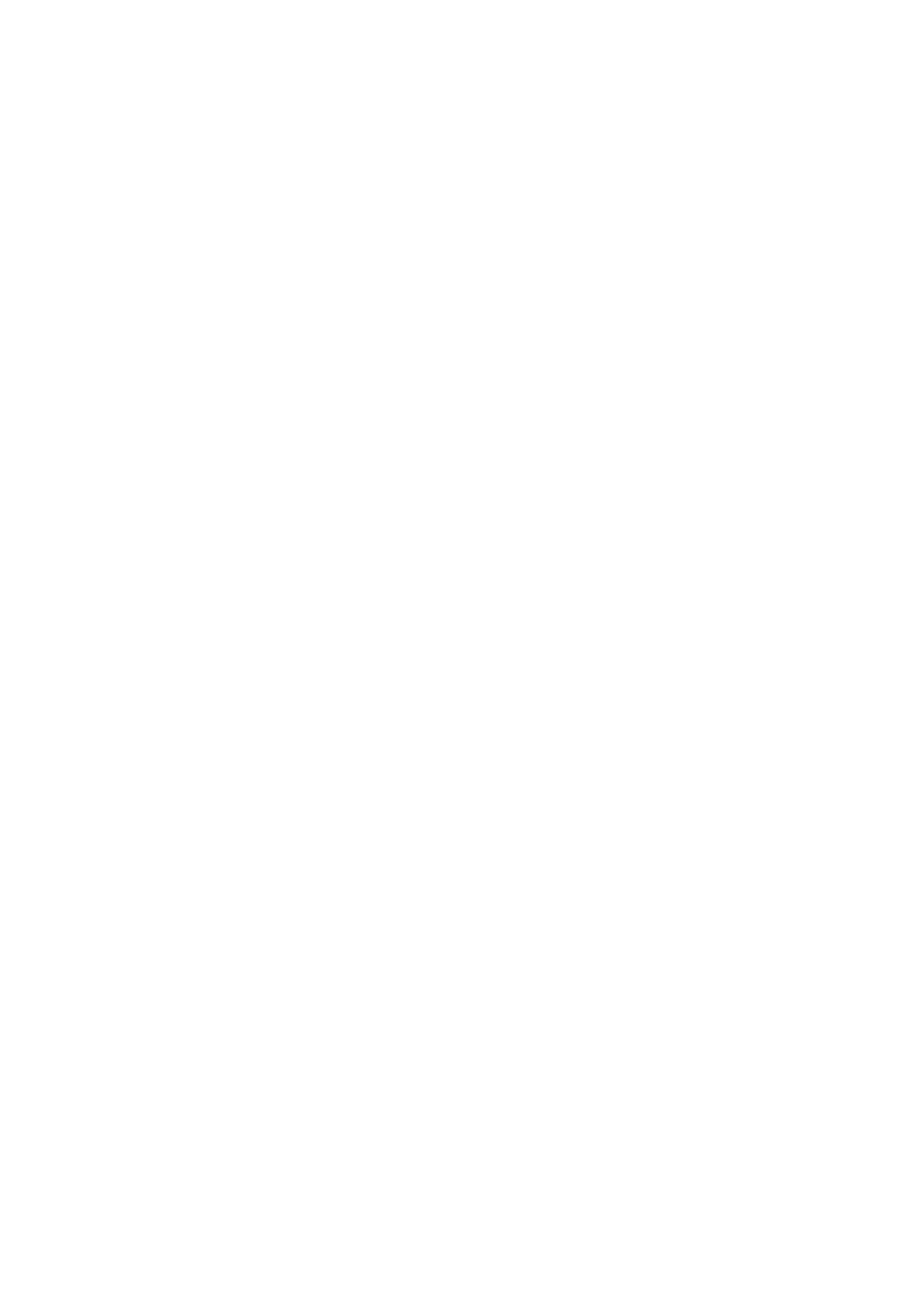# **Table of contents**

| Part A       |                        | Policy context                                                | $\mathbf{1}$                |  |  |  |  |
|--------------|------------------------|---------------------------------------------------------------|-----------------------------|--|--|--|--|
| $\mathbf{1}$ |                        | Introduction                                                  | $\mathbf{1}$                |  |  |  |  |
| 2            | Statutory context      |                                                               |                             |  |  |  |  |
| 3            |                        | Organisational goals                                          | $\overline{2}$              |  |  |  |  |
|              | 3.1                    | Strategic objectives                                          | $\overline{2}$              |  |  |  |  |
|              | 3.2                    | Community outcomes                                            | $\overline{2}$              |  |  |  |  |
| 4            | Procurement principles |                                                               |                             |  |  |  |  |
|              | 4.1                    | Best value for money                                          | $\ensuremath{\mathfrak{Z}}$ |  |  |  |  |
|              | 4.2                    | Competitive and efficient markets                             | $\ensuremath{\mathfrak{Z}}$ |  |  |  |  |
|              | 4.3                    | Fair competition amongst suppliers                            | $\ensuremath{\mathfrak{Z}}$ |  |  |  |  |
|              | 4.4                    | Scope of the Transport Activity Procurement Strategy          | $\mathfrak{Z}$              |  |  |  |  |
| 5            |                        | Procurement framework                                         | $\overline{4}$              |  |  |  |  |
|              | 5.1                    | Delegations manual                                            | $\overline{4}$              |  |  |  |  |
|              | 5.2                    | Passenger transport service manuals and contracting documents | 4                           |  |  |  |  |
|              | 5.3                    | <b>Public Transport Operating Model</b>                       | $\overline{4}$              |  |  |  |  |
|              | 5.4                    | Transitioning to PTOM                                         | $\overline{4}$              |  |  |  |  |
|              | 5.5                    | Vehicle type                                                  | 5                           |  |  |  |  |
| Part B       |                        | Procurement programme                                         | 6                           |  |  |  |  |
| 6            |                        | Unit procurement                                              | 6                           |  |  |  |  |
| 7            |                        | <b>Exempt services</b>                                        | 6                           |  |  |  |  |
| 8            |                        | Tendering strategy                                            | 6                           |  |  |  |  |
|              | 8.1                    | Alternative tenders                                           | $\overline{7}$              |  |  |  |  |
|              | 8.2                    | Group tenders                                                 | 8                           |  |  |  |  |
| Part C       |                        | Procurement environment                                       | 9                           |  |  |  |  |
| 9            |                        | <b>Current services</b>                                       | 9                           |  |  |  |  |
|              | 9.1                    | <b>Bus services</b>                                           | 9                           |  |  |  |  |
|              | 9.2                    | <b>Total Mobility services</b>                                | 9                           |  |  |  |  |
|              | 9.3                    | Professional services                                         | 10                          |  |  |  |  |
|              | 9.4                    | Infrastructure                                                | 12                          |  |  |  |  |
|              | 9.5                    | Road safety                                                   | 12                          |  |  |  |  |
| 10           |                        | Analysis of supplier markets                                  | 12                          |  |  |  |  |
|              | 10.1                   | <b>Bus services</b>                                           | 12                          |  |  |  |  |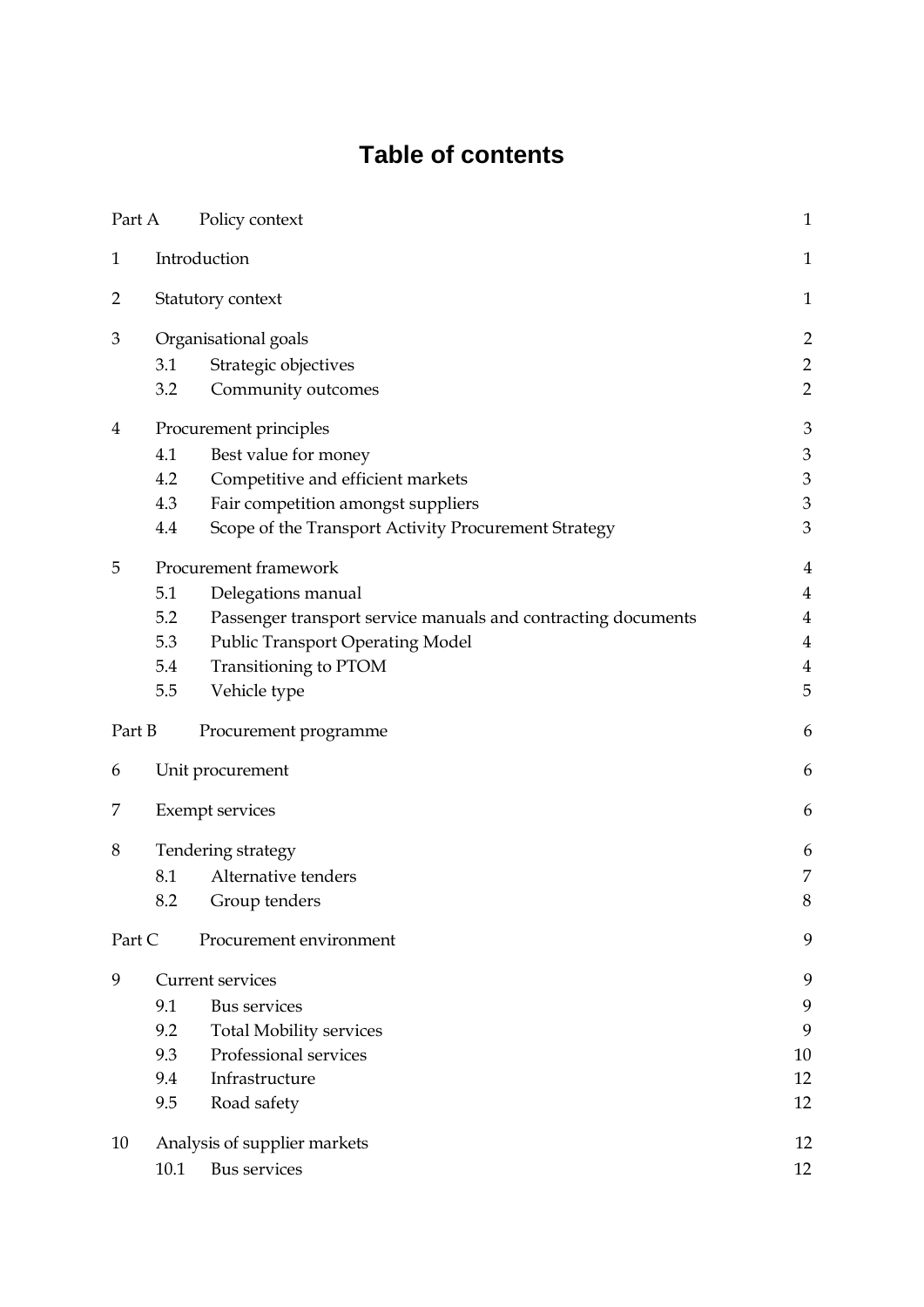|        | 10.2                 | <b>Total Mobility</b>                                                                                                                     | 13                   |
|--------|----------------------|-------------------------------------------------------------------------------------------------------------------------------------------|----------------------|
| Part D |                      | Delivering the work programme                                                                                                             | 14                   |
| 11     |                      | Procurement approach                                                                                                                      | 14                   |
| 12     |                      | Pricing model and change control                                                                                                          | 14                   |
| 13     |                      | Benchmarking for gross price resets                                                                                                       | 15                   |
| 14     |                      | Performance management                                                                                                                    | 15                   |
| 15     |                      | Key performance indicators                                                                                                                | 16                   |
| 16     |                      | Annual business planning                                                                                                                  | 18                   |
| 17     |                      | Relationship management                                                                                                                   | 18                   |
| 18     | 18.1<br>18.2<br>18.3 | Financial incentive mechanism<br>Rationale<br>Areas of influence for the Service Provider<br>Changes                                      | 19<br>20<br>20<br>21 |
| 19     | 19.1<br>19.2<br>19.3 | Performance measuring and monitoring<br>Surveys<br>Commerciality ratio<br>Contractor performance report                                   | 21<br>21<br>21<br>22 |
| 20     |                      | Public transport technology                                                                                                               | 22                   |
| 21     |                      | Strategy objectives                                                                                                                       | 22                   |
| Part E |                      | Management and implementation                                                                                                             | 23                   |
| 22     | 22.1<br>22.2         | Capability and capacity<br>Organisational chart<br>Organisational risk                                                                    | 23<br>23<br>23       |
| 23     |                      | Internal procurement processes                                                                                                            | 24                   |
| 24     |                      | Performance measurement and reporting system                                                                                              | 24                   |
| 25     | 25.1<br>25.2         | Communication<br>Internal reporting                                                                                                       | 25<br>25             |
|        | 25.3<br>25.4         | Professional service providers / supplier market / other approved<br>organisations<br>New Zealand Transport Agency<br>Updating and review | 25<br>26<br>26       |
| 26     |                      | Corporate ownership and internal endorsement                                                                                              | 26                   |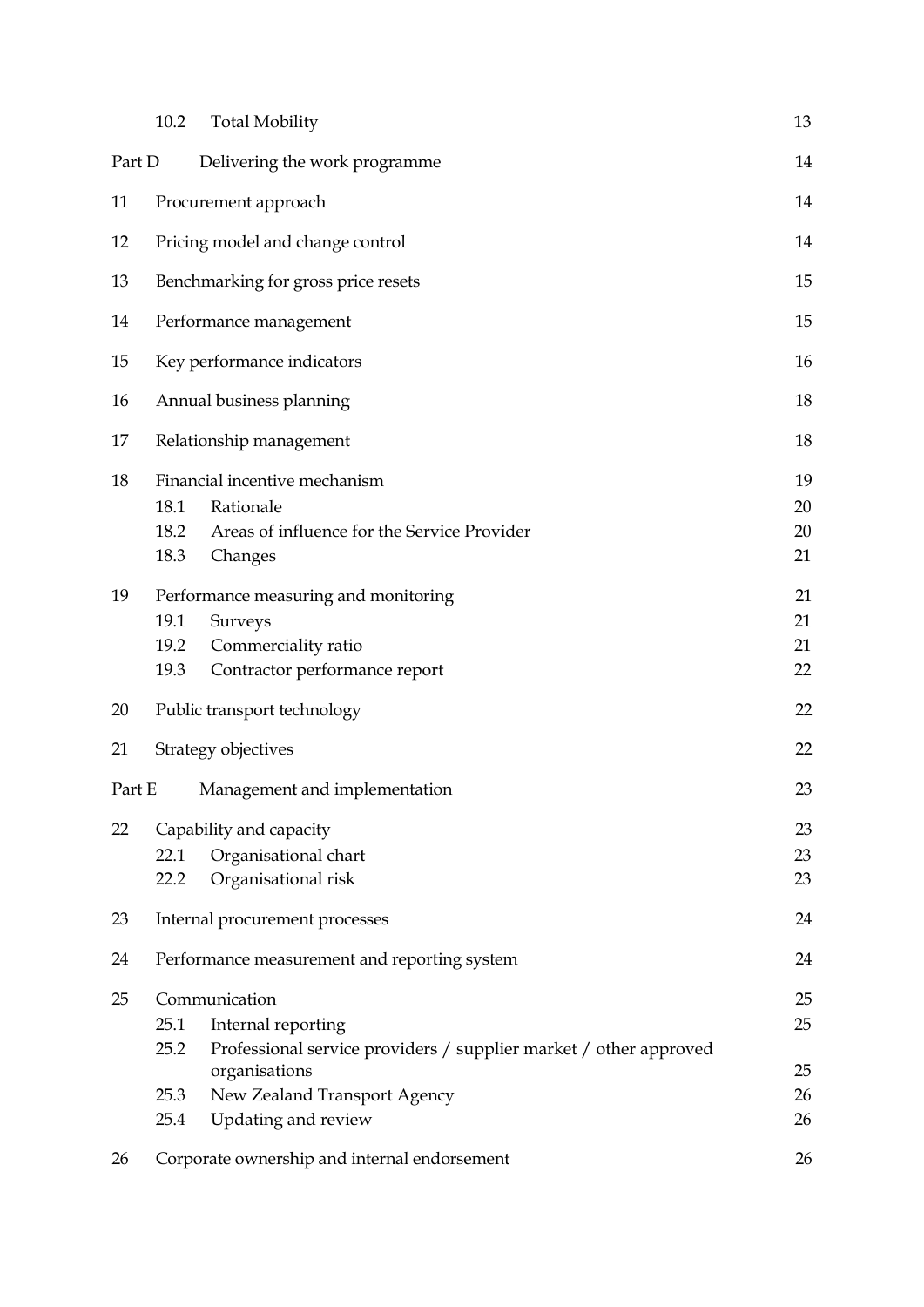| Appendix I Summary of delivery models and supplier selection methods |  |
|----------------------------------------------------------------------|--|
| Appendix II Exempt services                                          |  |
| Appendix III Financial incentive mechanism                           |  |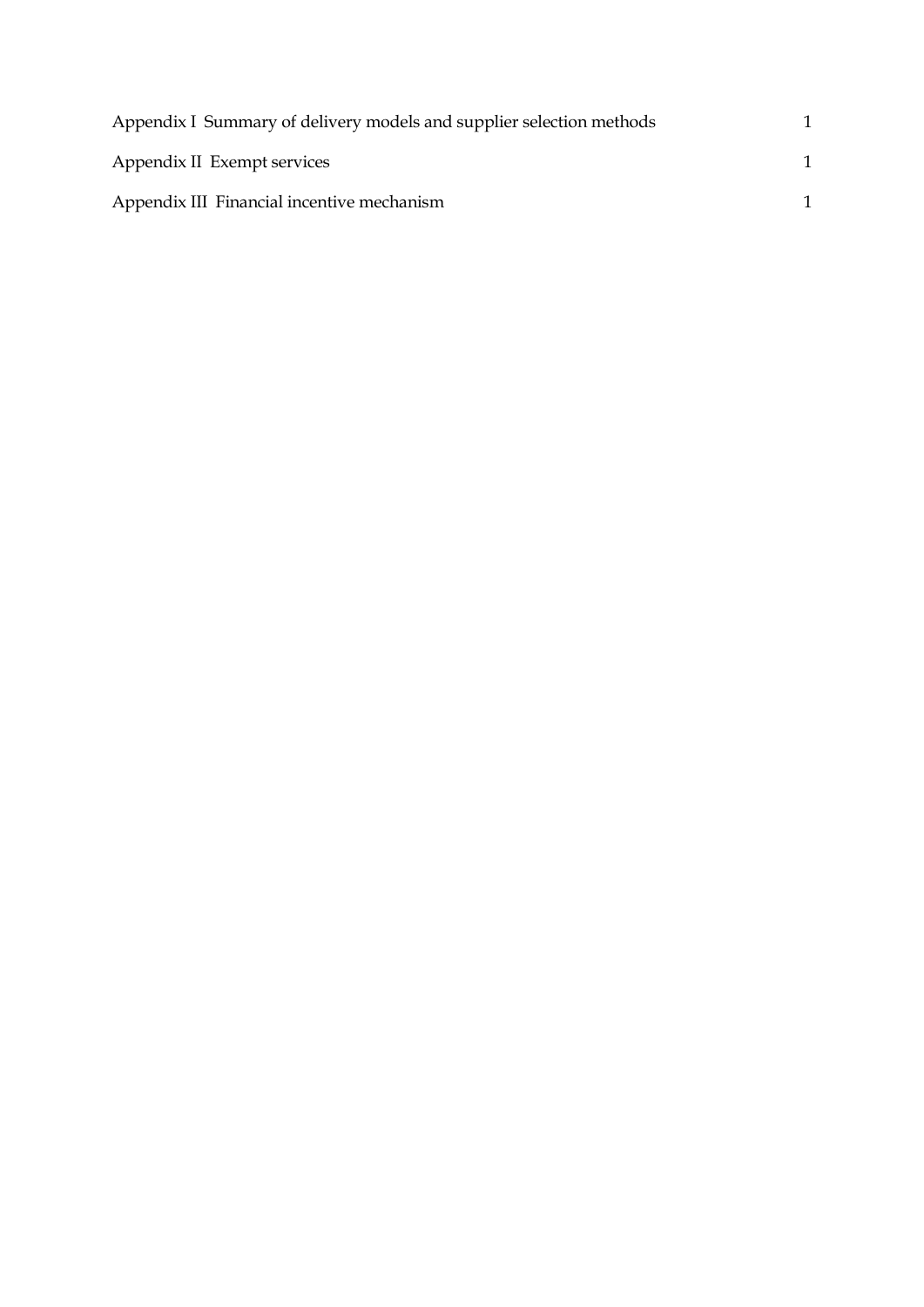## <span id="page-7-0"></span>**Part A Policy context**

### <span id="page-7-1"></span>**1 Introduction**

The purpose of this Procurement Strategy is "to document the Taranaki Regional Council's (the Council) long term approach to the procurement of all transport activities, such as public transport services, supporting the Regional Transport Committee and professional services".

It is intended that the Strategy will:

- be a living document, that is regularly reviewed, guiding procurement decisions and is responsive to change.
- be relevant to the Taranaki region.
- have corporate ownership and commitment within the Council.
- be endorsed by the Transport Agency, pursuant to Section 25 of the *Land Transport Management Act 2003* (LTMA). The Transport Agency's *Procurement Manual* acts as the regulatory guideline for procurement of subsidised transport activities.

## <span id="page-7-2"></span>**2 Statutory context**

At the highest level the statutory objectives of the LTMA and *Local Government Act 2002* (LGA) apply to the Council. The LGA empowers the Council to play a broad role in meeting the current and future needs of its communities for good quality local infrastructure, while the Council's responsibilities under the LTMA include contributing to an effective, efficient, and safe land transport system in the public interest.

The LTMA introduces a new approach for the funding, procurement and contracting of public transport services - the Public Transport Operating Model (PTOM). The aim of PTOM is to grow public transport patronage with less reliance on subsidies. Section 115 of the LTMA includes the following set of public transport principles:

- a. All regional councils and public transport service providers should work in partnership and collaborate with territorial authorities to deliver the regional public transport services and infrastructure necessary to meet the needs of passengers:
- b. The provision of public transport services should be coordinated with the aim of achieving levels of integration, reliability, frequency and coverage necessary to encourage passenger growth:
- c. Competitors should have access to regional public transport markets to increase confidence that public transport services are priced efficiently:
- d. Incentives should exist to reduce the reliance on public subsidies to cover the cost of providing public transport services:
- e. The planning and procurement of public transport services should be transparent.

Any public transport service operated in a region must be provided under contract with a regional council as part of a unit unless it is an exempt service. A regional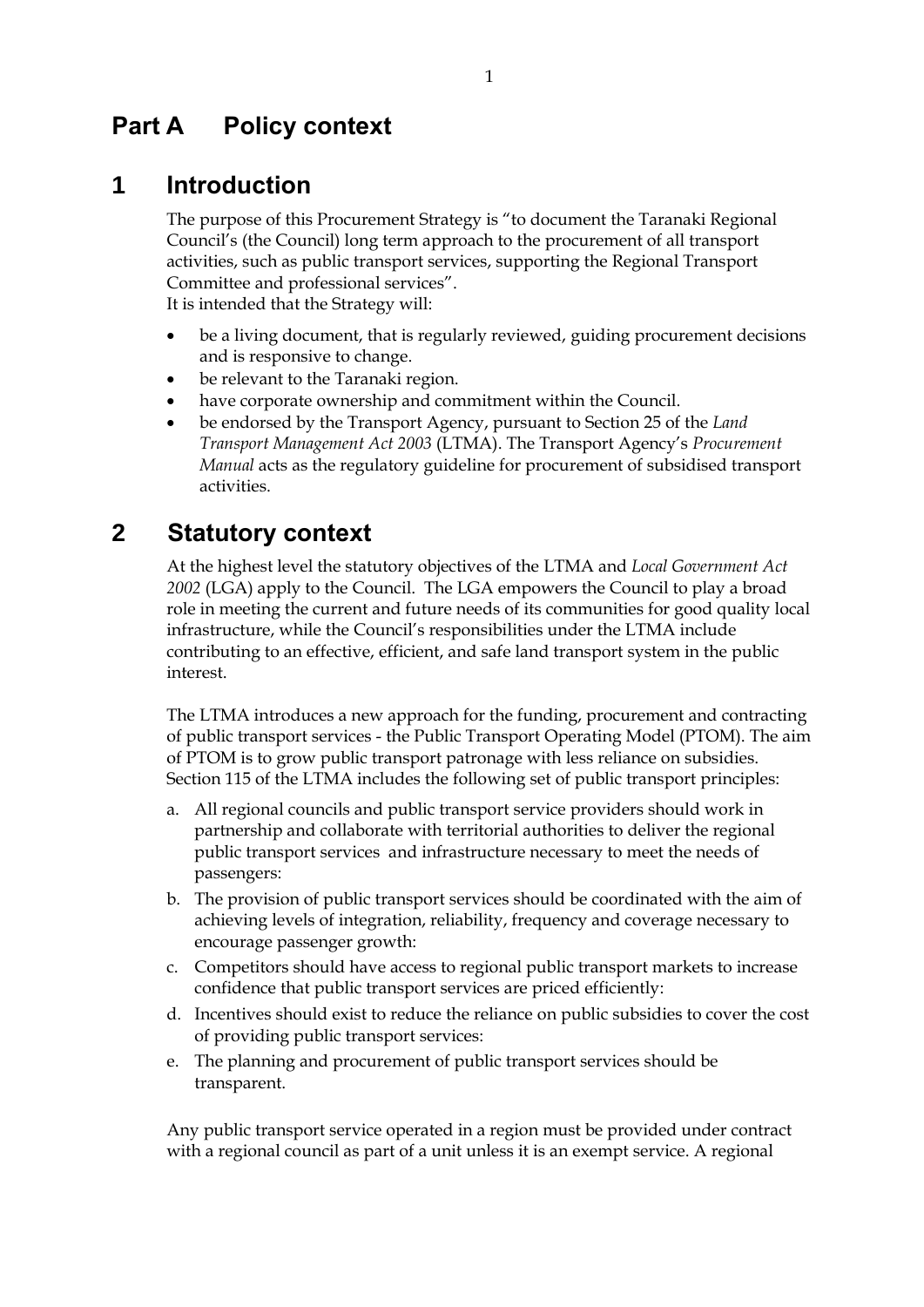council must contract for the provision of every unit on an exclusive basis (*LTMA* s116).

This updated Procurement Strategy will be used to implement the Council's approach to the PTOM.

## <span id="page-8-0"></span>**3 Organisational goals**

## <span id="page-8-1"></span>**3.1 Strategic objectives**

The strategic objectives of the Council are defined by the *2012/2022 Long-Term Plan* (LTP). The strategic objectives in relation to transport activities can be summarised as:

- **Regional land transport planning** promoting an affordable, integrated, safe, responsive and sustainable land transport system within the region.
- **Passenger transport** promoting the provision of community passenger transport in Taranaki and assist the special transport needs of the transport disadvantaged.

The Transport section of the LTP details levels of services, performance measures and funding requirements for the next 10 years (refer to pages 61 to 63 of the LTP).

## <span id="page-8-2"></span>**3.2 Community outcomes**

The Taranaki community has identified their aspirations or outcomes for the region as follows:

- Connected Taranaki A region that delivers accessible and integrated infrastructure, transport and communications systems, which meet the needs of residents, business and visitors.
- Prosperous Taranaki A region that boasts a sustainable, resilient and innovative economy that prospers within the natural and social environment.
- Secure and Healthy Taranaki A region that provides a safe, healthy and friendly place to live, work or visit.
- Sustainable Taranaki A region that appreciates its natural environment and its physical and human resources in planning, delivery and protection.
- Together Taranaki A region that is caring and inclusive, works together, and enables people to have a strong distinctive sense of identity.
- Vibrant Taranaki A region that provides high quality and diverse cultural and recreational experiences, and encourages independence and creativity.

The Council's contribution to achieving these aspirations and the measures to be used, are set out in Council's LTP.

Procurement of Council's goods and services for transport activities (as specified in the LTP) using this strategy and achieving the best value for the money spent in procuring the Council's needs, will contribute to the outcomes listed above.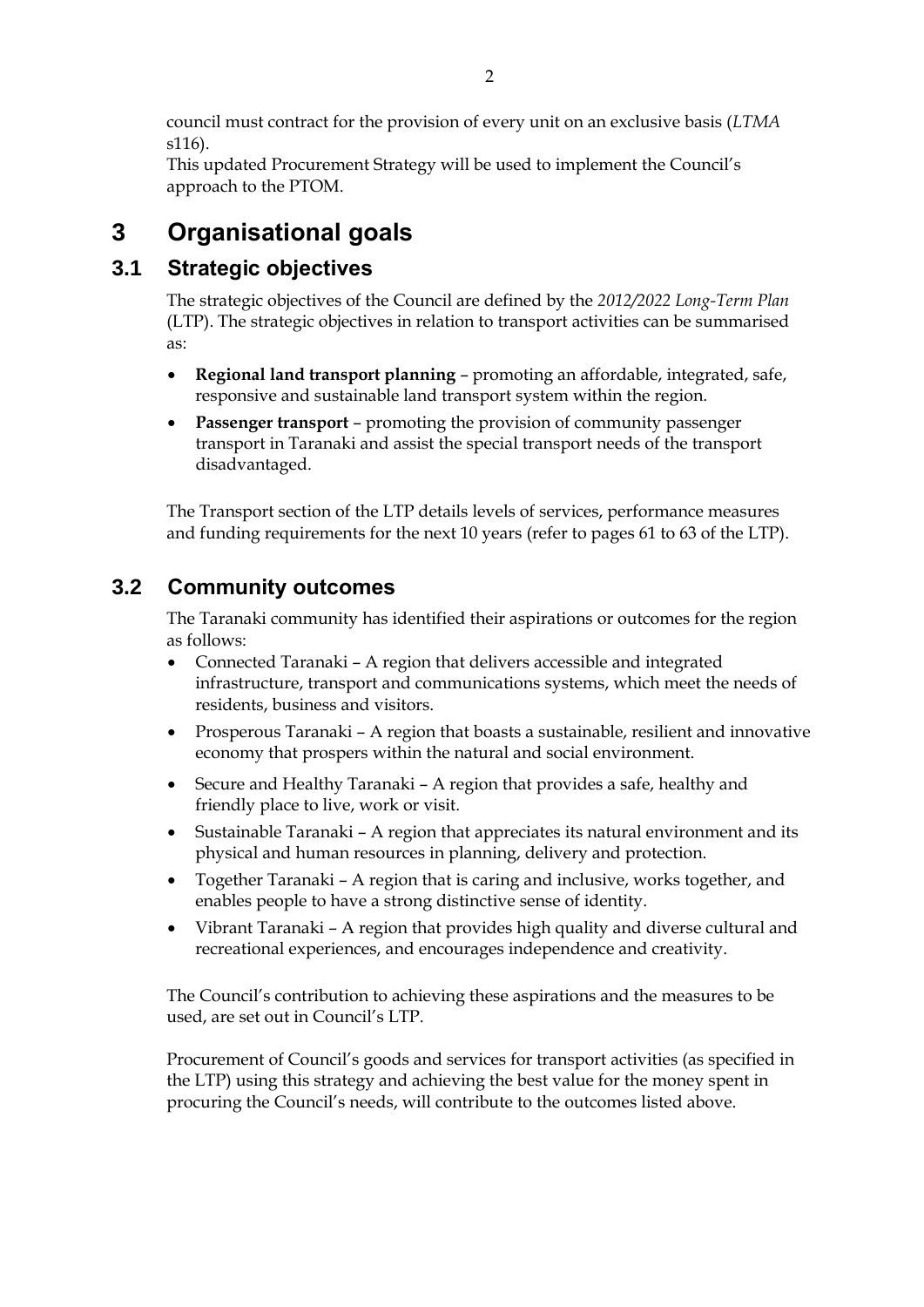## <span id="page-9-0"></span>**4 Procurement principles**

### <span id="page-9-1"></span>**4.1 Best value for money**

The following definition of 'Best Value for Money' accessed from the Transport Agency's *Procurement Manual* Section 3.2 has been adopted for this strategy:

**The best available outcome for the money spent in procuring the Council's needs.**

### <span id="page-9-2"></span>**4.2 Competitive and efficient markets**

The transport budgets in the LTP provide a statement to the community of what the Council intends to procure during the period of the LTP. This statement provides information to the market about how much is anticipated to be spent per annum for the next ten years. However, the Council and suppliers will still need to have regard to the following uncertainties:

- climatic changes
- changes in legislation, such as the Emissions Trading Scheme
- changes in land use
- limited contractor competition due to isolation, or changes in the labour market
- changes to the national funding priorities, and
- a change in funding assistance rates.

The purpose of this Strategy is to acknowledge the above and ensure that a competitive market is still maintained. The Council's *Transport Activity Procurement Strategy* also needs to be flexible to adapt to rapidly changing political and economic factors, whilst still allowing for innovation. This Strategy therefore provides for an approach to transportation procurement that ensures competition is maintained, without creating costly inefficiencies through a 'one size fits all' rule.

### <span id="page-9-3"></span>**4.3 Fair competition amongst suppliers**

The Council uses the Transport Agency's *Procurement Manual* to ensure that fair competition in the market is maintained. This resource was designed to ensure that transport activities procured achieve the best value for money spent and promotes a whole of business strategic approach to public transport services. That approach is endorsed by this Strategy.

The principal means of achieving this objective is by giving confidence to the market that everyone who is willing and able to provide the outputs necessary to undertake an activity has an equal chance of obtaining work, in an environment where they know all the rules. For example, conditions of a public transport service contract could require service providers to disclose patronage and fare revenue information, therefore allowing for full market information disclosure.

### <span id="page-9-4"></span>**4.4 Scope of the Transport Activity Procurement Strategy**

This *Transport Activity Procurement Strategy* is not an organisation-wide document. It focuses on the procurement of those land transport activities (land transport planning, public transport, Total Mobility and professional services) that receive funding from the Transport Agency's National Land Transport Fund only.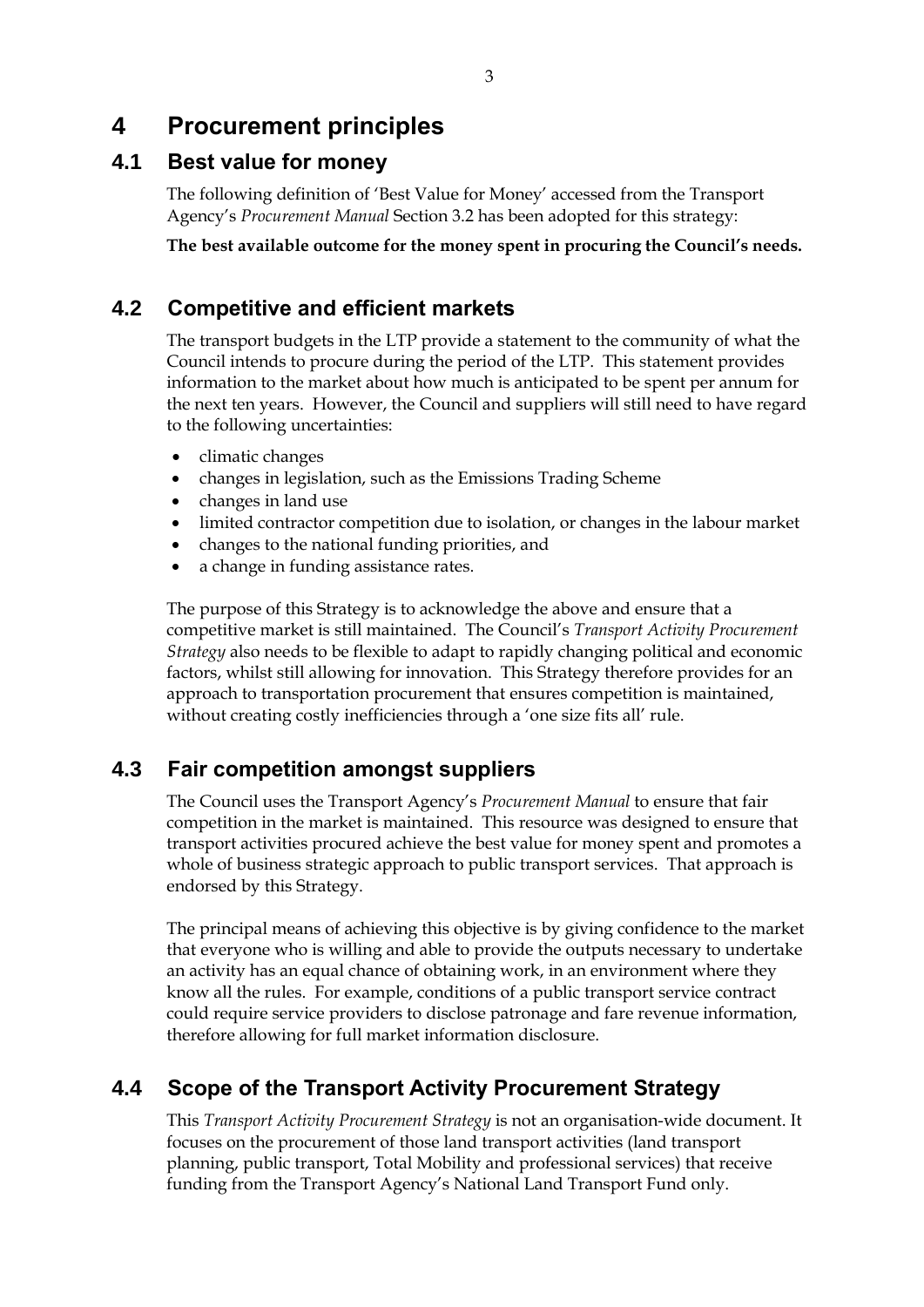## <span id="page-10-0"></span>**5 Procurement framework**

The Council's procurement framework is referenced through a hierarchy of guidelines, regulatory requirements and best practice (as outlined in this section).

### <span id="page-10-1"></span>**5.1 Delegations manual**

The *Delegations Manual* for the Taranaki Regional Council sets out the authority to approve purchases, authorise payments and enter into contracts on Council's behalf. This Manual provides a baseline for expenditure authorities.

### <span id="page-10-2"></span>**5.2 Passenger transport service manuals and contracting documents**

The Council has a number of manuals and contract agreement documents all of which are used in assessing Tenders and letting Contracts. These include the *Public Transport Services:Tendering and Contracting Manual*, '*Total Mobility Wheelchair Hoist Funding Policy Manual*', *Total Mobility Concession Fare Scheme Agreement* and *Total Mobility Scheme Approved Taxi Organisation Contract* and a number of other minor Agreements.

## <span id="page-10-3"></span>**5.3 Public Transport Operating Model**

The *Regional Public Transport Plan* (RPTP) provides the statutory framework for implementing the PTOM. A high level overview of the procurement approach to implement PTOM is included in the RPTP. The RPTP includes the principles for working together between Council and service providers:

- A joint commitment to improve efficiency, effectiveness and safety of the public transport network.
- A collaborative approach to decision-making and working together.
- Joint partnering based on mutual trust and respect, with openness and transparency in all activities.
- A recognition of the value and contribution of each sector in the design and delivery of public transport services.
- A joint commitment to improve value for money in the services delivered.
- A joint commitment to promote a flexible, innovative and responsive approach to the delivery of public transport services.

The PTOM is being implemented in the Taranaki region, with the *Regional Public Transport Plan 2014/2024* due to be adopted in July 2014.

### <span id="page-10-4"></span>**5.4 Transitioning to PTOM**

The Council is introducing the requirements of PTOM as part of retendering the Council's public transport services which receive investment funding from the NZ Transport Agency.

The following table indicates the likely period the services will be retendered.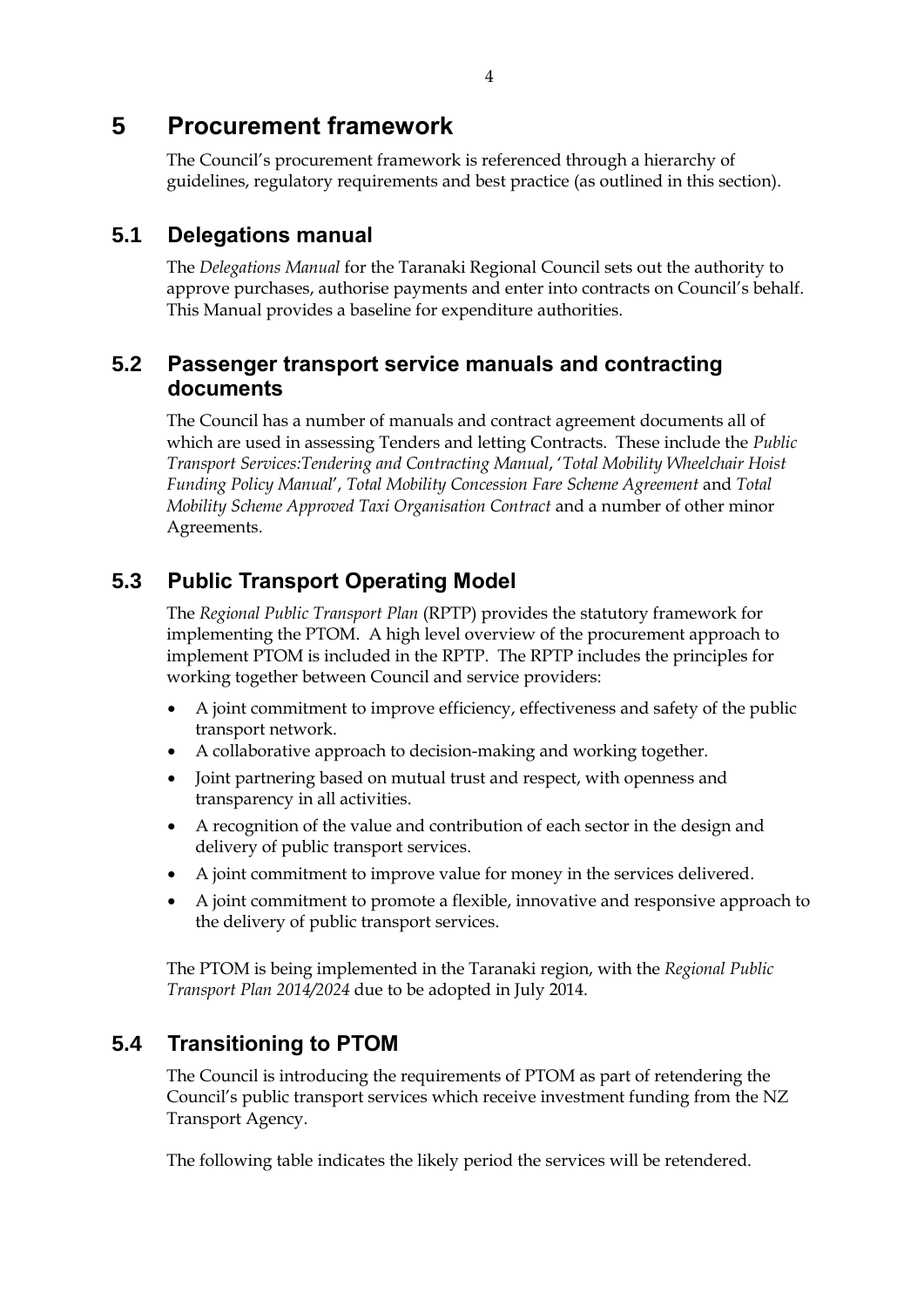| <b>Service</b>                                       | <b>Request for Tender release date</b> |
|------------------------------------------------------|----------------------------------------|
| New Plymouth, Bell Block, Waitara and Oakura service | August 2014                            |
| Opunake to New Plymouth return service               | August / September 2014                |
| Opunake to Hawera return service                     | August / September 2014                |
| Waverley to Hawera return service                    | August / September 2014                |

## <span id="page-11-0"></span>**5.5 Vehicle type**

In contracting public transport services, the Council aims to raise the overall quality of the public transport fleet, subject to affordability. The Council intends to comply with the Transport Agency's *Requirements for Urban Buses* (RUB) for the urban unit for buses operating on the urban routes. The Council may seek a procurement variation where value for money or safety concerns can be shown.

The Council will continue to seek a procurement variation for the school buses operating within the urban unit. This is due to the potential cost implications of RUBcompliant vehicles for the school bus services.

The Council intends to introduce the use of the Operator Rating System for all units.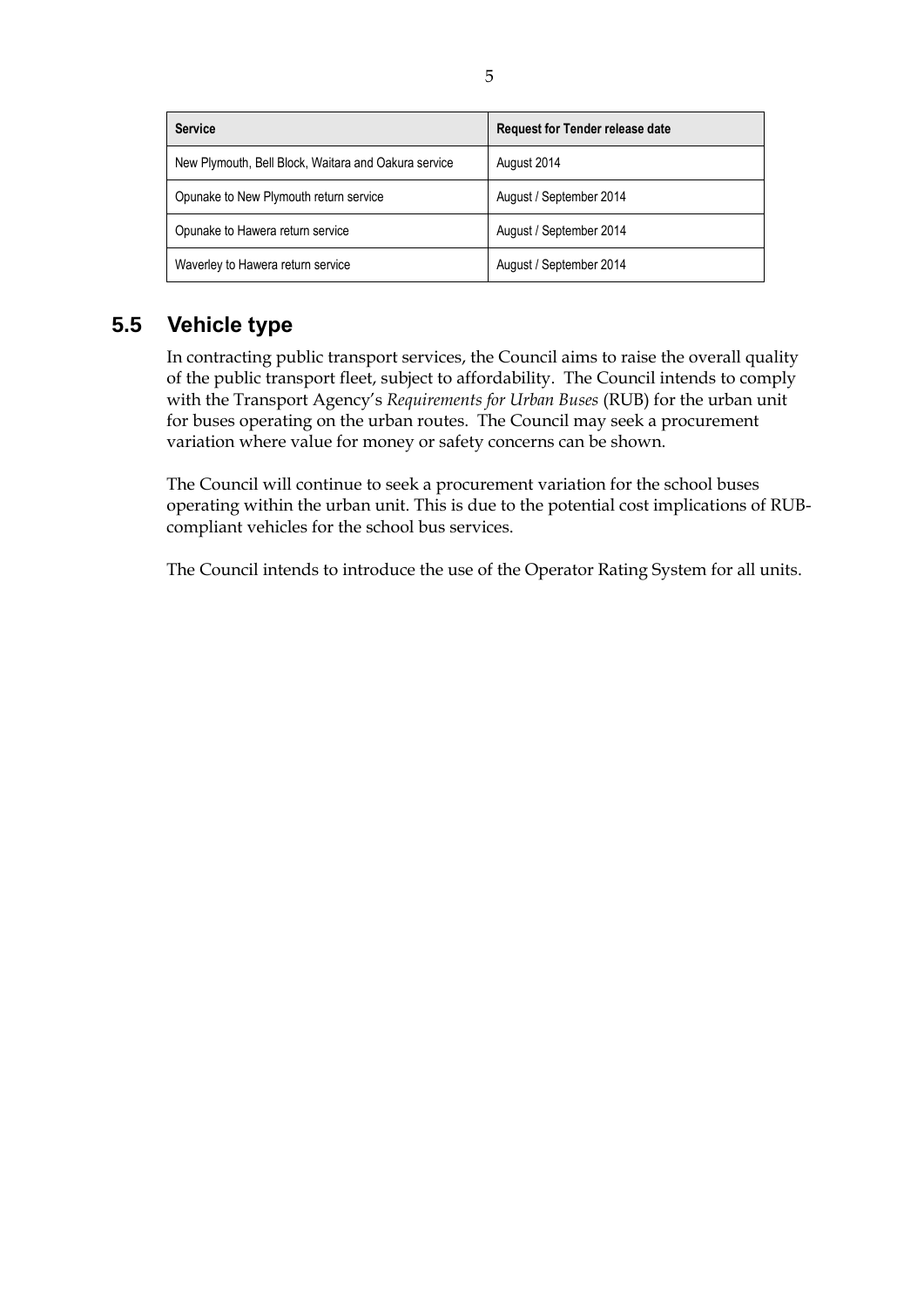## <span id="page-12-0"></span>**Part B Procurement programme**

The LTMA requires all services, except exempt services, be arranged into units. A unit is "at a minimum, all services on a route for the full timetable, but can include more than one route where a group of routes forms a marketable whole".

## <span id="page-12-1"></span>**6 Unit procurement**

The Council has identified the bus units to be procured and provided the details of these in the *Regional Public Transport Plan 2014/2024*. In effect each of the current contracted services will be one unit.

The network comprises one urban unit, three rural units and one connector unit. These provide a mix of service frequency and coverage throughout the region and remain fit for purpose. The network is:

- Citylink unit (Monday to Saturday, requiring approximately 30 buses),
- SouthLink units (three once-a-week services requiring one bus per service), and
- Connector unit (Monday to Friday, requiring one bus) which commenced in February 2014.

## <span id="page-12-2"></span>**7 Exempt services**

Exempt services are any inter-regional services that drop off or pick up passengers outside the region, registered commercial ferry services as at 30 June 2011, registered commercial bus services as at 30 June 2011 that don't offer fares in accordance with the fare schedule, services beginning operation after 30 June 2011 without subsidy and not identified in a RPTP, and other public transport services made exempt through Order in Council.

There are a number of known commercially registered public transport services that will become exempt services. These are identified in Appendix II.

## <span id="page-12-3"></span>**8 Tendering strategy**

The Council's tendering strategy is to tender units as they fall due.

For the urban service (Citylink) the retendering process will commence no less than twelve months prior to the expiry date of the contract.

For the rural services (SouthLink) the retendering process will commence no less than four months prior to the expiry date of the contract.

For the daily Hawera to New Plymouth service (Connector) the retendering process will commence no less than nine months prior to the expiry date of the contract.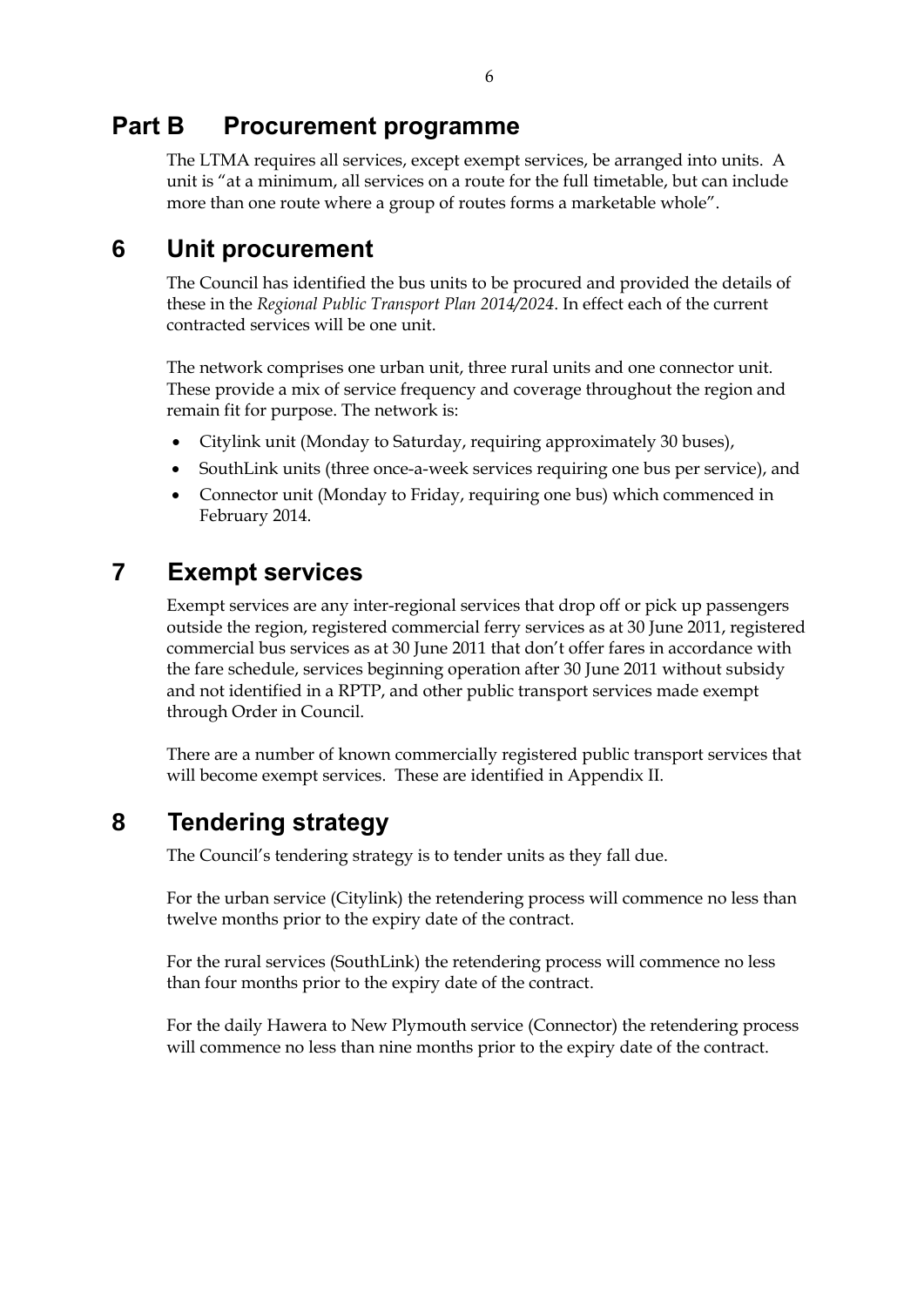Due to the limited number and scope of the units, the length of contract for each unit will be:

- Urban unit nine years
- Rural unit(s) six years
- Connector unit six years

The rural contracts are due to expire at the end of June 2014. An extension of these contracts will be required to facilitate retendering of the services. The applicable requirements of the PTOM will be implemented through new contracts.

The Council views a term of six years for the rural units is appropriate given the low capital investment required, that is, these are 'one' bus units. A six-year term allows for the cost to be competitively assessed more frequently than a nine-year term as benchmarking will not be likely for these services.

The term will also allow Council's public transport service contract expiry dates to be staggered rather than all expiring after nine years within the same twelve-month period as is currently the case due to the rollout of the PTOM. Within the period that the services have operated there has been a change in the service provider for two of the three services.

The urban contract is due to expire at the end of October 2015. The nine-year contract term is aligned with the PTOM.

The Connector unit, having commenced in February 2014 is operating on a twentyfour-month trial and at this time the intention is to continue the service beyond the trial period. The service does not receive Transport Agency investment funding, but is funded by TRC and partner organisations whose customers benefit from the service (mainly to tertiary students and District Health Board patients and visitors). While the service is not funded by the Transport Agency and therefore not subject to Transport Agency procurement requirements, the Council has decided to adopt most of the features of PTOM. Where Council policy departs from PTOM requirements is in relation to contract term and the application of a financial incentive mechanism for the contract. The proposed term is six years and this reflects some uncertainty about the long-term viability of the service. In turn, no FIM is proposed at this time because of uncertainty about the financial implications for TRC's funding partners.

### <span id="page-13-0"></span>**8.1 Alternative tenders**

The Council may, when issuing a Request for Tender (RFT), permit alternative tenders. The reason for this is:

 To allow tenderers to demonstrate how the alternative tender achieves better value for money while still achieving the outputs required.

Full details of the criteria for alternative tenders applicable to a unit will be detailed in the RFT.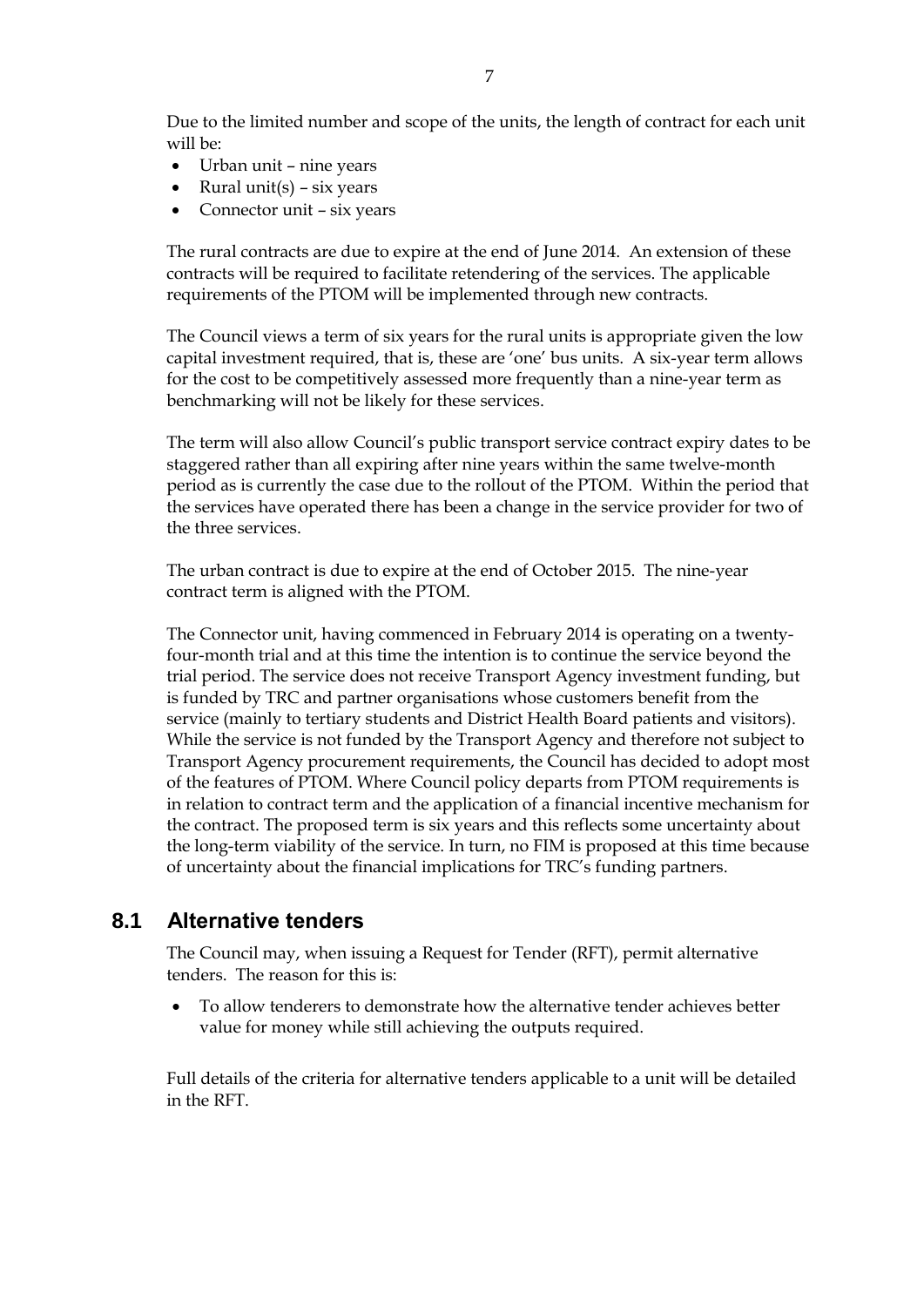The Council proposes that service enhancements such as route changes will be managed as part of the unit contract the Council enters into with each successful service provider.

### <span id="page-14-0"></span>**8.2 Group tenders**

In some instances group tenders will represent good value for money. With the configuration of units there is limited opportunity for group tenders unless the Council goes out to tender with more than one unit. The only opportunity for this is the rural units where the Council has previously invited group tenders. However, a group tender may have the potential to harm small service providers as they may not be able to compete on economies of scale with larger transport providers. Council will allow group tenders where this is considered to provide best value for money, using criteria appropriate to the RFT and consistent with Transport Agency policy.

Any service provider that wishes to submit a group tender must also submit a conforming tender. Where a group tender is successful each unit will be contracted separately and each will remain a discrete entity.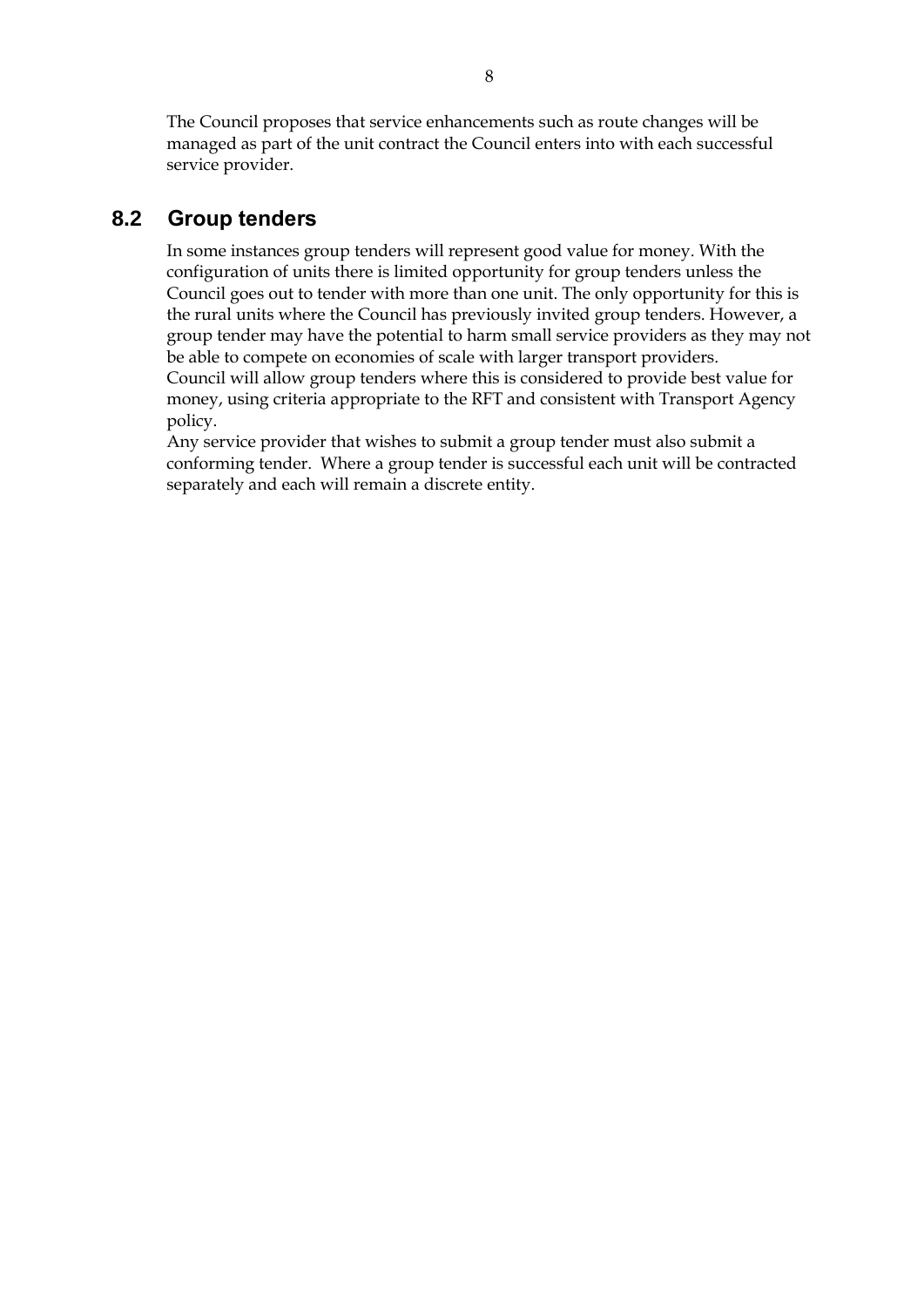## <span id="page-15-0"></span>**Part C Procurement environment**

## <span id="page-15-1"></span>**9 Current services**

### <span id="page-15-2"></span>**9.1 Bus services**

The following tables outline the services that the Council currently procures, including contract details.

| <b>Service</b>                                                           | <b>Provider</b>                       | Value         | <b>Contract</b><br>start date | Contract<br>expiration<br>date | <b>Contract</b><br>duration | Annual<br><b>km</b> | <b>PVR</b> |
|--------------------------------------------------------------------------|---------------------------------------|---------------|-------------------------------|--------------------------------|-----------------------------|---------------------|------------|
| Citylink (New<br>Plymouth, Bell<br>Block, Waitara and<br>Oakura) service | Tranzit<br>Coachlines<br>Taranaki Ltd | $-$ \$2.3M    | 01/07/2008                    | 31/10/2015                     | 7 years                     | 600,000             | $-30$      |
| Hawera to New<br>Plymouth service via<br>SH <sub>3</sub>                 | Pickering<br><b>Motors</b>            | $~1$ -200.000 | 24/02/2014                    | 24/02/2016                     | 24 months                   | 99.500              |            |

The following services are all low-value contracts that are less than \$50,000 as these operate only once a week targeting the transport disadvantaged.

| <b>Service</b>                                                                                 | <b>Provider</b> | Contract<br>start date | <b>Contract</b><br>expiration<br>date | <b>Contract</b><br>duration | Annual km | <b>PVR</b> |
|------------------------------------------------------------------------------------------------|-----------------|------------------------|---------------------------------------|-----------------------------|-----------|------------|
| Opunake to New                                                                                 | Pickering       | 01/07/2009             | 30/06/2014                            | 5 years                     | 6.500     |            |
| Plymouth return<br>service                                                                     | <b>Motors</b>   |                        |                                       |                             |           |            |
| Opunake to Hawera<br>return service (via<br>Kaponga and<br>Eltham) Manaia to<br>Hawera* return | Weir Bros**     | 25/02/2014             | 30/06/2014                            | 4 months                    | 7.200     |            |
| Waverley to Hawera<br>return service                                                           | Weir Bros       | 25/02/2014             | 30/06/2014                            | 4 months                    | 9.900     |            |

\*This service is operated as a service variation to the Opunake to Hawera return contract.

## <span id="page-15-3"></span>**9.2 Total Mobility services**

The expenditure for Total Mobility (TM) services is dependent on the number of trips users take each year. The majority of trips occur within New Plymouth city. The operating budget for Total Mobility services (excluding Ironside Vehicle Society) is approximately \$290,000 per annum.

| Urban centre        | <b>Current provider</b>                       | <b>Contract start</b><br>date | Contract<br>expiration date | <b>Contract duration</b> |
|---------------------|-----------------------------------------------|-------------------------------|-----------------------------|--------------------------|
| New Plymouth region | New Plymouth Taxis<br><b>Energy City Cabs</b> | 15/07/2009                    | 14/07/2014                  | 5 years                  |
|                     | Driving Miss Daisy                            | 01/06/2012                    | 03/04/2015                  | 3 years                  |
| Stratford           | <b>Stratford Taxis</b>                        | 30/09/2010                    | 31/08/2015                  | 5 years                  |
| Hawera              | <b>Energy City Cabs</b>                       | 28/04/2014                    | 14/07/2014                  | 3 months                 |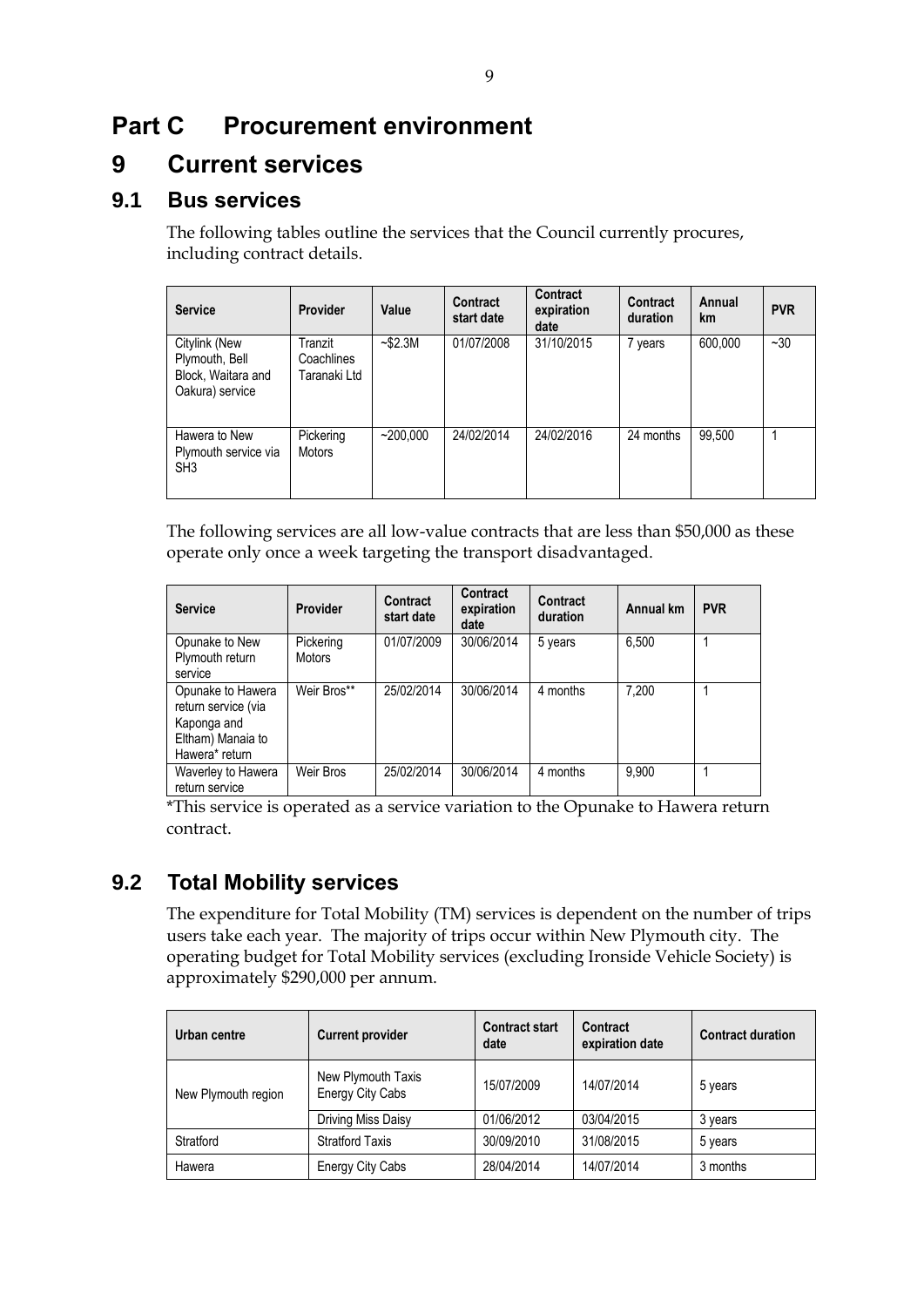The Council also procures TM services from Ironside Vehicle Society Incorporated, recognising their role in providing transport for the disabled within the Taranaki community. Expenditure is capped at \$50,000 per annum.

| Other service                                                                | Days of operation | <b>Contract start</b><br>date | Contract<br>expiration<br>date | <b>Contract duration</b> |  |  |
|------------------------------------------------------------------------------|-------------------|-------------------------------|--------------------------------|--------------------------|--|--|
| <b>Current services</b>                                                      |                   |                               |                                |                          |  |  |
| Ironside Vehicle Society (New<br>Plymouth, Oakura, Waitara and<br>Inglewood) | Daily             | 01/07/2012                    | 30/06/2015                     | 3 years                  |  |  |

It is intended that all the above providers will be invited to sign new contracts as part of maintaining TM services in the region. The term for new contracts will be six years.

In addition to the funding of TM trips, the Council may provide funding assistance for one vehicle per year (up to a maximum of \$25,000) for the provision of new or refitted wheelchair hoist equipment.

### <span id="page-16-0"></span>**9.3 Professional services**

The Council engages both in-house and external professional services to undertake its transport activities.

Professional service – Internal

The Council maintains a management team to oversee its transport activities, refer section 14.1 for the staff positions and functions. This team is supported by other inhouse professionals where there is capability and capacity as detailed in the following table.

| <b>Professional service</b>       |                                                                                                                                                                                                           |  |  |  |
|-----------------------------------|-----------------------------------------------------------------------------------------------------------------------------------------------------------------------------------------------------------|--|--|--|
| Policy and planning               | Development and analysis of programmes and plans i.e.<br>RPTP, RLTP                                                                                                                                       |  |  |  |
| Information management            | Website (development and maintenance)<br>Publicity (press releases and advertising copy)<br>Graphics and artwork (timetables, posters, maps and<br>notices)<br>Marketing (managing marketing initiatives) |  |  |  |
| Information Technology management | Total Mobility database development and maintenance<br>GIS                                                                                                                                                |  |  |  |

In-house professional costs are captured by staff submitting weekly timesheets with their time coded directly to the Council's general ledger. Each general ledger code is allocated to the applicable NZ Transport Agency work category. A charge-out rate is used is calculate the value of the professional service. This is to capture the true cost of the staff's time when they work on an activity. The scale of charges for staff time is set through Council's Long Term Plan and updated each year through the Annual Plan.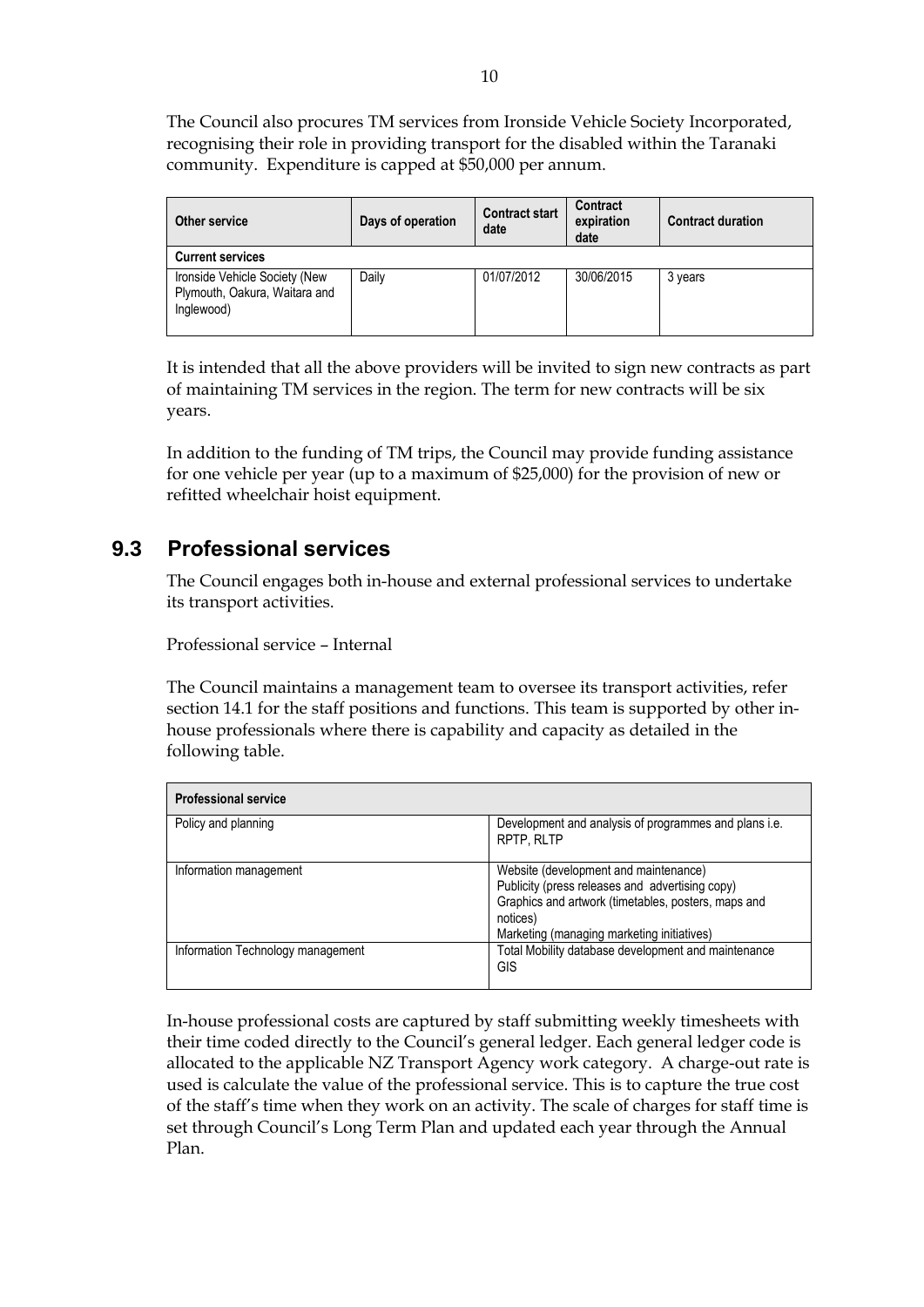These professional services are managed through Council's internal procedures. Refer Section 14 for additional details. Professional service – External

Includes professional services typically provided by transport consultants, planners, legal and marketing. Can include strategy or policy development, planning and advice, investigation and design services.

The following table outlines the external professional services that the Council currently procures or that may be procured in the next three years. The value of these services is likely to be low dollar value as specified in the Transport Agency's *Procurement Manual*, Section 10.9.

| <b>Professional service</b>                                           | <b>Current provider</b>                                                                                                         | <b>Contract start date</b> | <b>Contract duration</b> |  |  |  |
|-----------------------------------------------------------------------|---------------------------------------------------------------------------------------------------------------------------------|----------------------------|--------------------------|--|--|--|
| <b>Current services</b>                                               |                                                                                                                                 |                            |                          |  |  |  |
| Ticketing system                                                      | <b>Electronic Ticketing</b><br>Systems                                                                                          | 1 January 2015             | 3 years                  |  |  |  |
| Legal services                                                        | Till Henderson King                                                                                                             | As required                | Ongoing                  |  |  |  |
| Passenger transport service<br>cost assessor                          | $\blacksquare$                                                                                                                  | As required                | As required              |  |  |  |
| Transport planning and<br>passenger transport<br>consultancy services | Traffic Design Group<br>Booz Allen Hamilton<br>Mr Brian Baxter<br>Opus International<br>Mr Fraser Cameron<br>Mr Warwick Walbran | As required                | Ongoing                  |  |  |  |
| <b>Total Mobility eligibility</b><br>assessment provider              | <b>Access Ability</b>                                                                                                           | 2010/11                    | Ongoing                  |  |  |  |
| Marketing consultant                                                  | The Marketing Company                                                                                                           | As required                | Ongoing                  |  |  |  |
| Graphic screen printers                                               | Various                                                                                                                         | As required                | Ongoing                  |  |  |  |
| Radio advertisers                                                     | Various                                                                                                                         | As required                | Ongoing                  |  |  |  |
| Print advertisers                                                     | Various                                                                                                                         | As required                | Ongoing                  |  |  |  |
| Printers                                                              | Various                                                                                                                         | As required                | Ongoing                  |  |  |  |
| <b>Total Mobility Training</b><br>Provider                            | Taranaki Disabilities<br><b>Information Centre</b>                                                                              | 2014/15                    | To be determined         |  |  |  |
| Tender evaluator                                                      | To be determined                                                                                                                | As required                | As required              |  |  |  |

The following table outlines future external services that the Council will likely need to procure.

| <b>Professional service</b>                                      | <b>Provider</b>  | <b>Contract start date</b> | <b>Contract duration</b> |
|------------------------------------------------------------------|------------------|----------------------------|--------------------------|
| Electronic ticketing machine<br>system and on-board<br>equipment | To be determined | To be determined           | To be determined         |
| National Total Mobility<br><b>Administration System</b>          | To be determined | To be determined           | To be determined         |
| On-board audio/visual<br>display equipment                       | To be determined | To be determined           | To be determined         |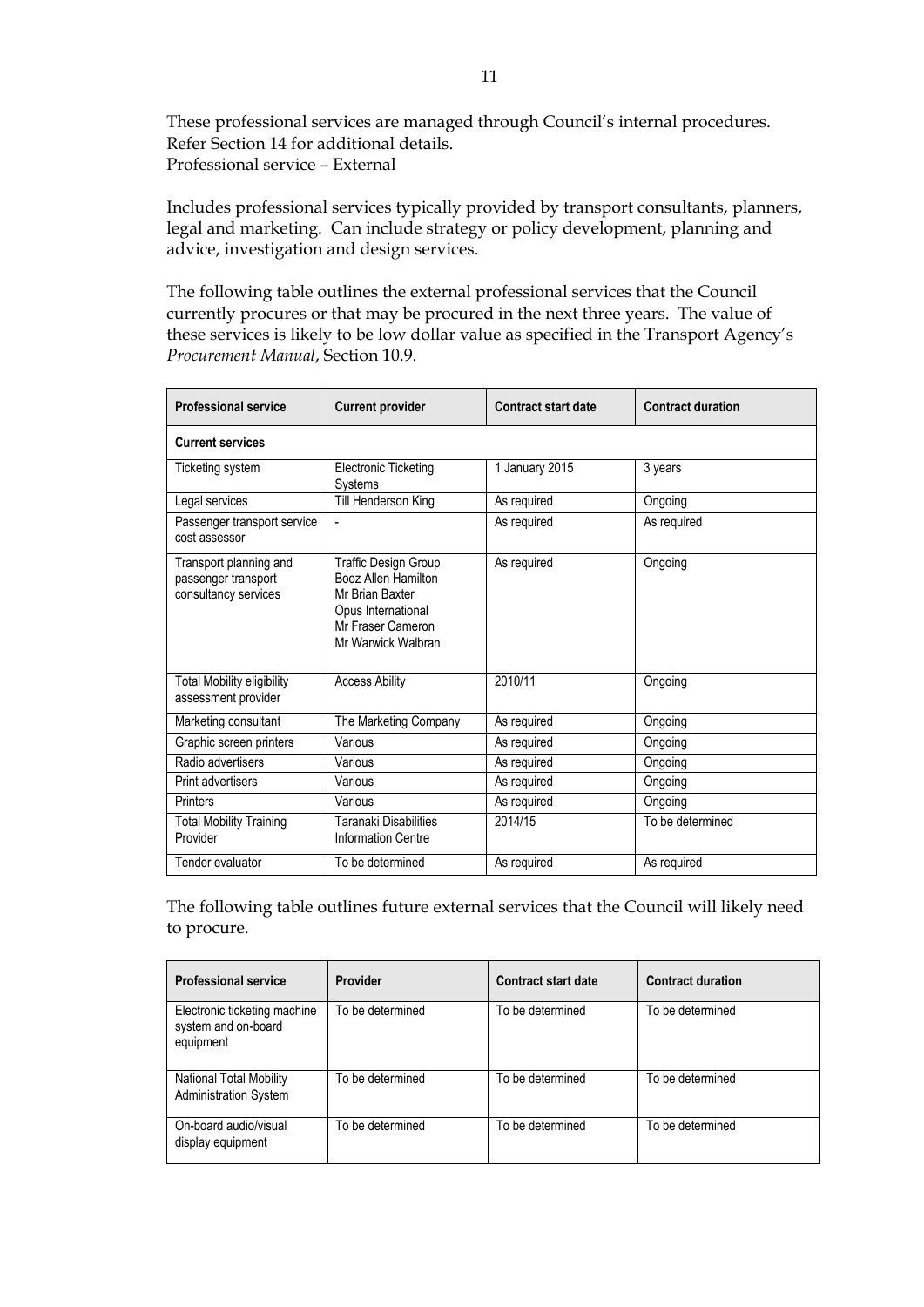All external consultants and contractors costs are coded directly to the Council's general ledger code, allocated to the applicable NZ Transport Agency work category.

#### <span id="page-18-0"></span>**9.4 Infrastructure**

District councils in the region carry out all infrastructure procurement i.e. bus stops and associated infrastructure improvements. The Council does not provide any direct financial assistance for these activities. However, the Council does collaborate with the district councils in infrastructure planning and placement.

### <span id="page-18-1"></span>**9.5 Road safety**

Road safety services are provided by the three district councils with the Taranaki Regional Council having no financial involvement.

## <span id="page-18-2"></span>**10 Analysis of supplier markets**

#### **10.1 Bus services**

<span id="page-18-3"></span>The region's market for bus services is seen as reasonably competitive. For the urban unit there is one local experienced public transport service provider and one service provider who has the potential to be a provider. For the Council's rural units there are at least four local service providers with the capability of providing these services. These service providers already provide a mix of services such as charter, Ministry of Education and some limited public transport services. The diversity of their services helps drive efficiencies in fleet utilisation.

There are also a number of other commercial transport services operating in the region. The main focus of these services is to take students from rural and other regional centres to the major secondary/intermediate schools in New Plymouth or to link to public transport services. Some of the services carry other passengers, mostly tertiary students, if they have additional capacity. The known services are shown in Appendix II.

The urban unit operating across New Plymouth, Bell Block, Waitara and Oakura is the only service viewed as being attractive to service providers outside of the region to bid for. This is due to the service being identified as one unit and the contract duration being nine years.

However, it is likely there are still barriers to entry for new service providers but this is only applicable to the urban unit. Potential barriers are:

- The availability of centrally located land and facilities for securing and maintaining vehicles. It is a mandatory contract requirement that all service providers have a depot and office within the unit's operating area.
- The availability of drivers. With only one service provider providing a daily urban service there is likely to be limited additional driver resources available to a new entrant at the time of tendering and also potentially if they were successful in winning the contract, at the commencement of the contract. They would likely need to have additional resources available, if required.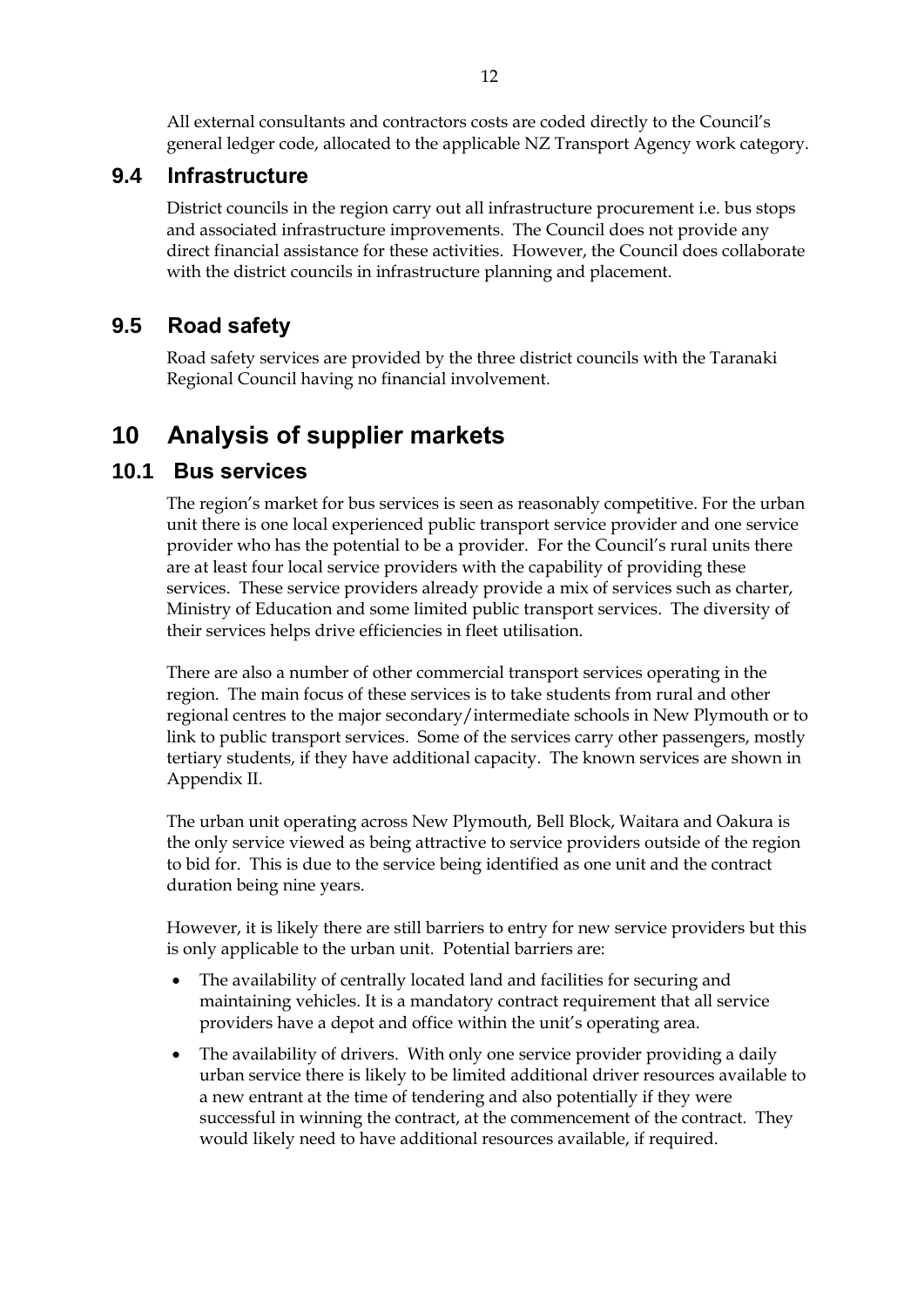The Council views that there is little it can do to minimise or improve the above barriers to entry but they are not insurmountable. The barriers present are largely standard commercial realities all passenger transport service providers are faced with when looking to establish in new operating territories.

### <span id="page-19-0"></span>**10.2 Total Mobility**

In general the delivery of the TM service in the region is taxi-based and therefore constrained by the location of these services. However two specialist providers also provide TM services. There are five suppliers of TM transport services as follows:

- New Plymouth Taxis
- Energy City Cabs
- Stratford Taxis
- Driving Miss Daisy
- Ironside Vehicle Society Inc

The number of operators in the taxi industry has remained reasonably static in recent years, and this situation is not expected to change.

The Council requires any new operator wanting to become an approved TM transport provider to complete an application form. The operator must provide sufficient information for the Council to be assured that the operator is able to meet the standards and expectations required. The Council is under no obligation to accept an application. An application may be declined where:

- sufficient operators are already contracted,
- an existing operator's sustainability may be compromised,
- no additional service benefit to the TM clients is proposed such as wheelchair hoist capability, or
- they do not deliver value for money services.

Ironside Vehicle Society is currently the only approved TM provider with hoist vehicles. Demand for the service is high which means that TM members may not always be able to secure transport when required. The lack of hoist vehicles in the region is an issue. In response the Council will look to work with other organisations such as the District Heath Board, NZ Red Cross, the St John Ambulance Service and where possible, other providers to investigate options to address the issue.

Annually, the Council makes available funding assistance for the replacement or installation of new hoist equipment to approved TM transport providers. This is to help attract new providers and to ensure ageing equipment can be replaced.

Council understands the Transport Agency is reviewing the national TM policy and will consider such policy as it becomes available.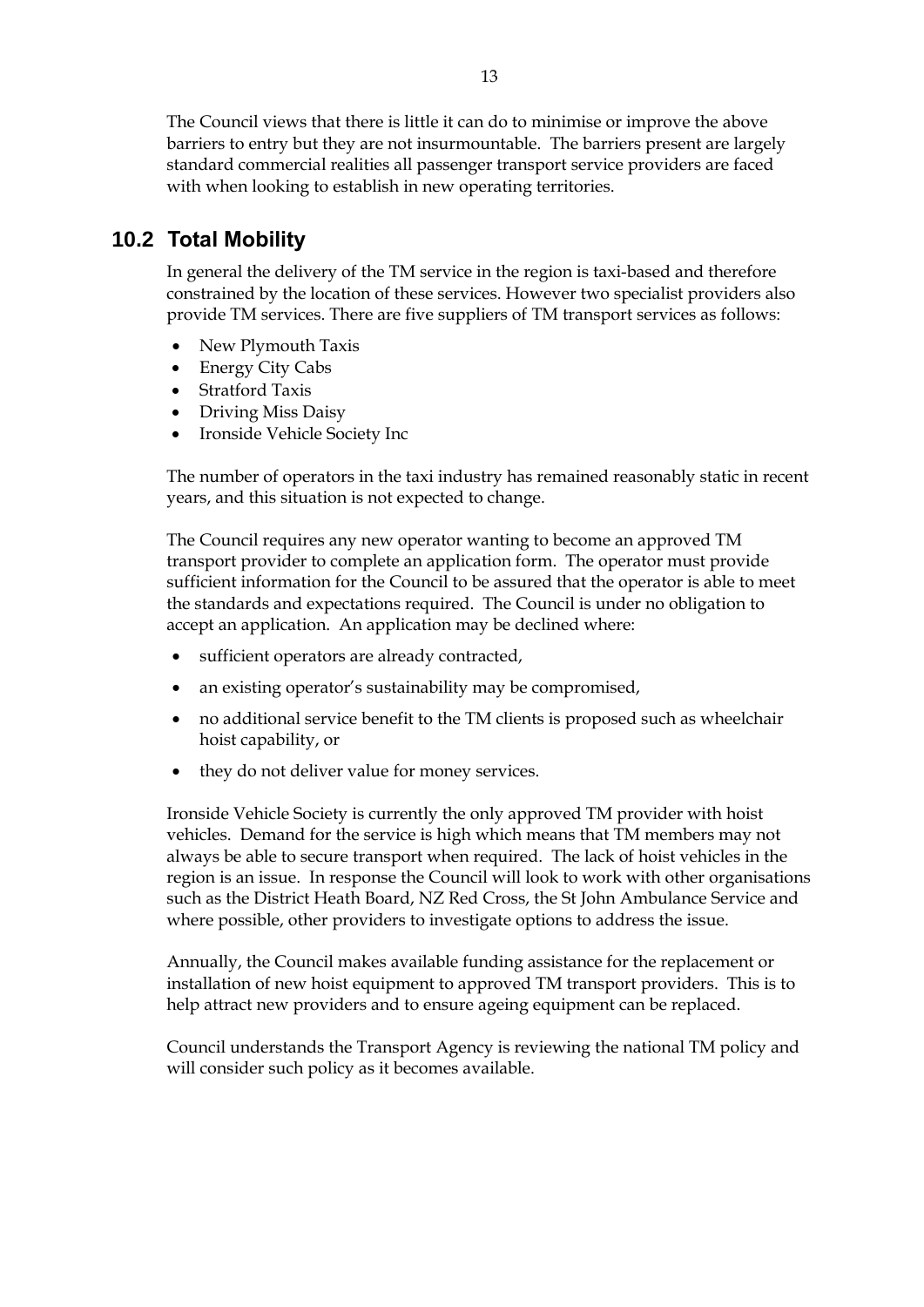## <span id="page-20-0"></span>**Part D Delivering the work programme**

## <span id="page-20-1"></span>**11 Procurement approach**

The Transport Agency's *Procurement Manual* specifies rules for the delivery of transport activities. The Council has selected the following approaches to procure its transport activities.

Information on each of the proposed delivery and supplier selection methods can be found in Appendix I or the Transport Agency's *Procurement Manual* s 8.4 (http://www.nzta.govt.nz/resources/procurement-manual/).

| Approximate annual operating expenditure | \$2,600,000                                                                                                                                                                                                |
|------------------------------------------|------------------------------------------------------------------------------------------------------------------------------------------------------------------------------------------------------------|
| Proposed delivery method                 | Urban - partnering<br>Rural - staged<br>Connector-staged                                                                                                                                                   |
| Proposed supplier selection method       | Urban - price quality (without disclosure of the estimate)<br>Rural - lowest price conforming or price quality for weekly<br>services<br>Connector - price quality (without disclosure of the<br>estimate) |

#### **Bus services**

#### **Total Mobility**

| .<br>.<br>апг<br>expend<br>эхіпате<br>opera<br>anure<br>nuar<br>ADDR<br><br>.<br> | ገበ(<br>л.<br>۰.<br>ພພ |
|-----------------------------------------------------------------------------------|-----------------------|
|                                                                                   |                       |

The Council will procure Total Mobility services using the Transport Agency's *Procurement Procedure 4 – Public transport fare subsidy schemes*. Selection of an operator will be based on Council's application criteria and evidence that they will provide additional benefit for the TM clients and value for money for the Council.

#### **Professional services - external**

| Approximate annual operating expenditure | \$50,000 - \$75,000     |
|------------------------------------------|-------------------------|
| Proposed delivery method                 | Staged                  |
| Proposed supplier selection method*      | Direct appointment      |
|                                          | Lowest price conforming |
|                                          | Price quality           |

\*The proposed professional services supplier selection method used will depend on the type of professional service required, using criteria such as achieving best value for money, the value of the contract, the number of suppliers and the quality attributes of the suppliers.

## <span id="page-20-2"></span>**12 Pricing model and change control**

During the term of any unit either the Council or the service provider may request a service level variation, for example changes to the route, frequency and timings of a service to meet changing circumstances.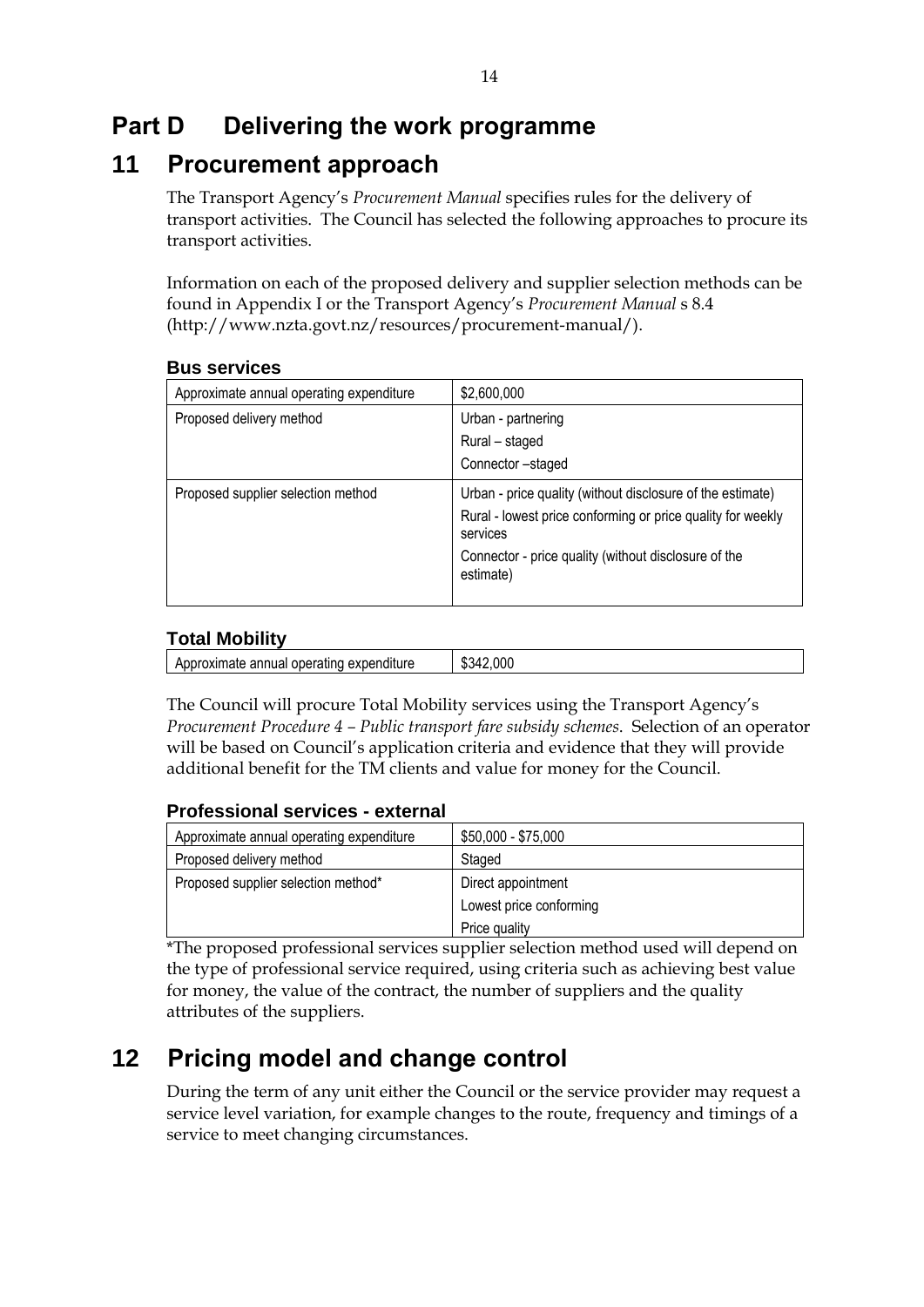Changes will in the main be identified, planned and implemented as part of a contract's annual business planning process. Where necessary the contract price will be amended to take into account the nature of the changes.

Any contract price adjustment will use the contract variation rates established at the time of the tender.

Refer the Council's *Tendering and Contracting Manual* for the full terms and conditions.

## <span id="page-21-0"></span>**13 Benchmarking for gross price resets**

The Council is expected to reset the contract gross price of its urban unit at year six of the nine year term in accordance with section 10.28 of the Procurement Manual.

As the Council only has one urban unit, suitable benchmarking information is unlikely to be available. Therefore the Council will apply the following policy.

If there is no suitable benchmark information available, the contract price will be reconfirmed at the current contract price. The current contract price is defined as the original winning tender contract price (i.e. the initial contract price) plus the price of any contract variations (for service level adjustments) made during the first six years of the contract, each adjusted for input price variation using an index approved by the Transport Agency in accordance with section 10.25 of the Procurement Manual.

The Contract Price may be adjusted from this level if either party can provide evidence1 that the current Contract Price is unsustainable, and both parties agree to a revised price that is consistent with this evidence.

## <span id="page-21-1"></span>**14 Performance management**

<u>.</u>

Performance management will be a critical component of the contractual relationship in ensuring that the delivery of Council's public transport contracts are successful.

The following Council staff will be involved in the contract management process. The executive management team will be: Chief Executive Director – Corporate Services

The Council's day-to-day contract management team will be: Transport Services Manager Passenger Transport Officer

Further information on the roles for each staff member is provided in Section 22 Capability and Capacity.

<sup>1</sup> Evidence will typically relate to factors outside those envisaged when the contract was established e.g. changes to the roading network that were not planned prior to contract commencement, which affect running time and consequently operating costs.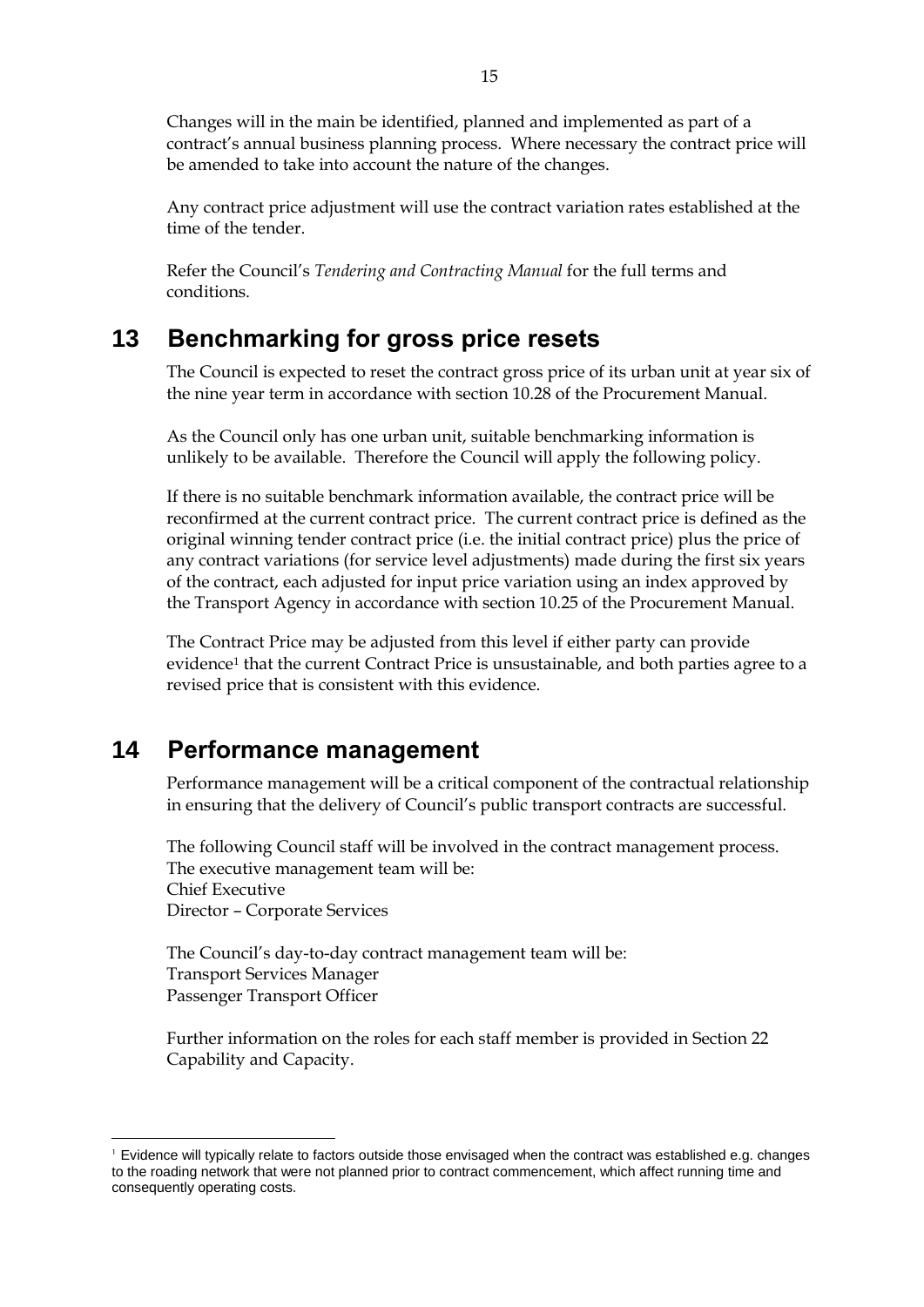## <span id="page-22-0"></span>**15 Key performance indicators**

Key performance indicators (KPI's) set a minimum standard to be achieved by all contracted public transport service providers and will be used to assess overall contract compliance, enforcing breaches of contract, and for the urban unit, financial incentive payments. Contractor performance will be reviewed regularly against the KPI's.

At a minimum this will be monthly as part of the monthly service reporting requirements. This will help ensure that compliance is achieved and allows the contractor to advise of circumstances outside of their control that have impacted on their ability to meet the minimum KPI's.

The following are the key performance attributes, indicators, measures that will be the minimum used to monitor any public transport service.

| <b>Performance attribute</b>            | Performance indicator                                                                                                                                                               | <b>Method</b>                                                 |
|-----------------------------------------|-------------------------------------------------------------------------------------------------------------------------------------------------------------------------------------|---------------------------------------------------------------|
| Service reliability                     | Percentage of scheduled trips operated in full. (note that a trip leaving<br>the origin stop >59 seconds early or >9 minutes and 59 seconds late is<br>deemed not to have operated) | Monitoring <sup>2</sup> and/or<br>ETM reports                 |
|                                         | Number of unauthorised route deviations                                                                                                                                             | Reported or observed                                          |
|                                         | Number of times bus did not stop for passenger                                                                                                                                      | Reported or observed                                          |
| <b>Cancelled service trips</b>          | Percentage of timetabled service trips that were cancelled.                                                                                                                         | Cancelled service trips                                       |
|                                         |                                                                                                                                                                                     |                                                               |
| Service punctuality                     |                                                                                                                                                                                     |                                                               |
| a. trip start                           | a. Percentage of scheduled trips leaving origin stop between 59<br>seconds before and 4 minutes and 59 seconds after the scheduled<br>departure time.                               | Monitoring and/or ETM<br>reports                              |
| b. en route and at<br>destination       | b. Percentage of scheduled trips between 59 seconds before and 4<br>minutes and 59 seconds after the scheduled departure time at the<br>selected points                             | Monitoring and/or ETM<br>reports                              |
|                                         |                                                                                                                                                                                     |                                                               |
| Patronage                               | Recording passenger boardings per trip operated                                                                                                                                     | ETM reports and on-<br>board monitoring                       |
|                                         | Recording passenger boardings by passenger category (eg child,<br>adult, SuperGold).                                                                                                | ETM reports and on-<br>board monitoring                       |
|                                         | Number of over-riding of passengers                                                                                                                                                 | Reported                                                      |
|                                         |                                                                                                                                                                                     |                                                               |
| <b>Reporting timeliness</b>             | Number of specified data reports delivered within timeframes.                                                                                                                       | 6 working days<br>following the end of the<br>preceding month |
|                                         | Number of failures to provide material information required under the<br>Contract e.g. invoice or passenger data                                                                    | 6 working days<br>following the end of the<br>preceding month |
|                                         |                                                                                                                                                                                     |                                                               |
| <b>Customer satisfaction</b>            | Percentage satisfaction of public transport users with defined public<br>transport attributes                                                                                       | <b>Transport Agency</b><br>passenger surveys                  |
|                                         |                                                                                                                                                                                     |                                                               |
| <b>Passenger facilities</b><br>(on-bus) | Score (on a scale of 1 to 5) for specific passenger facility attributes<br>(e.g. cleanliness, temperature, ride comfort, driver courtesy).                                          | On-board monitoring                                           |
|                                         |                                                                                                                                                                                     |                                                               |

<sup>&</sup>lt;sup>2</sup> Monitoring includes use of any Real Time Passenger Information (RTPI) system, reporting or query facility

-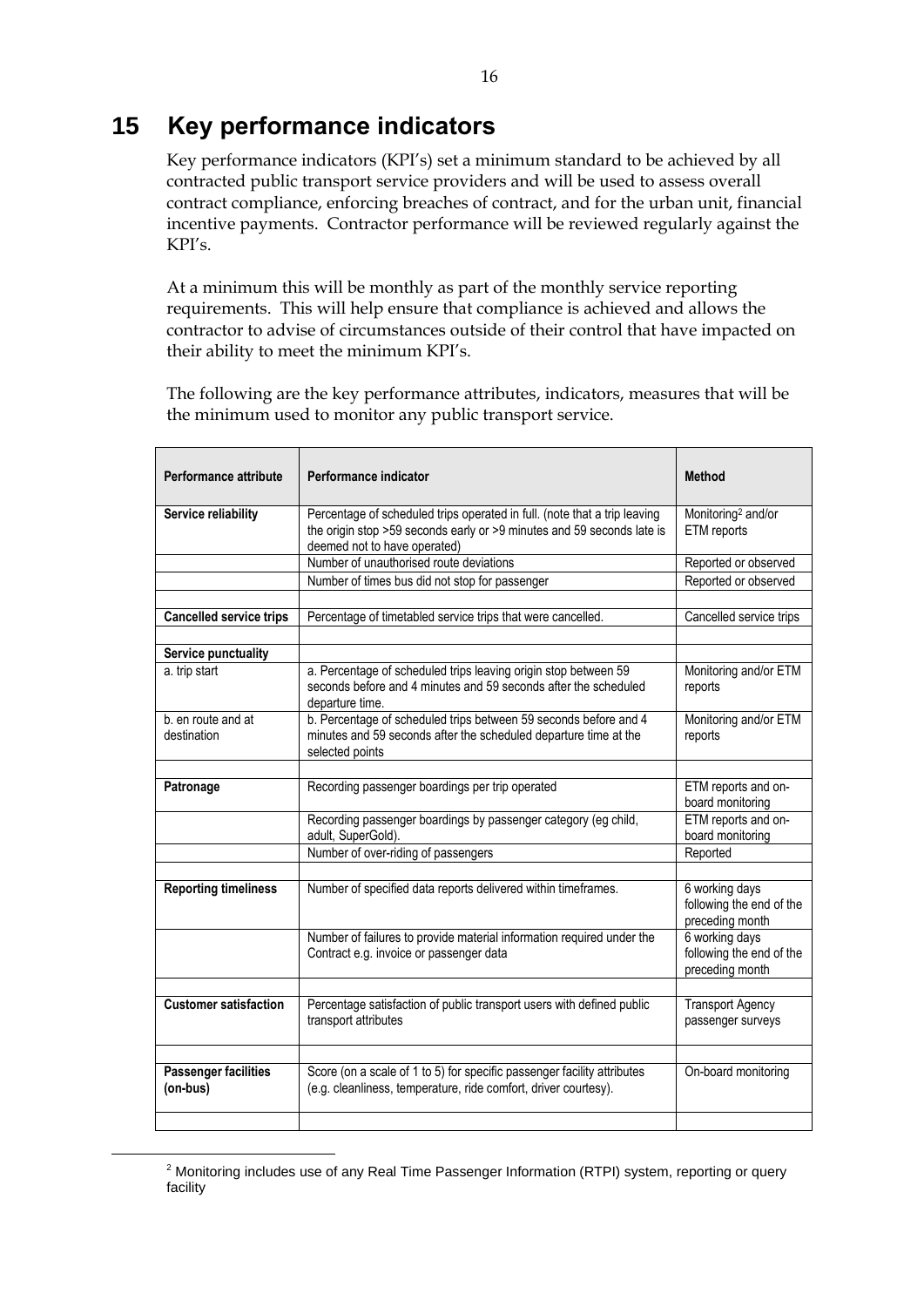| <b>Performance attribute</b>                                                                                 | Performance indicator                                                                                                                                                                                                        | <b>Method</b>                              |
|--------------------------------------------------------------------------------------------------------------|------------------------------------------------------------------------------------------------------------------------------------------------------------------------------------------------------------------------------|--------------------------------------------|
| Safety and security                                                                                          | The maintenance of an up-to-date incident register, disaggregated by:<br>I nature<br>I severity<br>I external factors.                                                                                                       | Incident register                          |
|                                                                                                              |                                                                                                                                                                                                                              |                                            |
| Contract conformance<br>with fleet composition                                                               | Comparison of fleet composition in use with tendered fleet composition<br>and vehicle replacement policy conducted at random intervals (at a<br>minimum, annually).                                                          | Monitoring                                 |
|                                                                                                              |                                                                                                                                                                                                                              |                                            |
| <b>Destination signs</b>                                                                                     | Incorrectly displayed route sign or not working                                                                                                                                                                              | Monitored                                  |
|                                                                                                              |                                                                                                                                                                                                                              |                                            |
| Security camera<br>operation and data<br>provision                                                           | All cameras must be in operation during in-service hours.                                                                                                                                                                    | Monitoring                                 |
|                                                                                                              | Requests for data images must be supplied within 24 hours                                                                                                                                                                    | Monitoring                                 |
|                                                                                                              |                                                                                                                                                                                                                              |                                            |
| <b>Complaints</b>                                                                                            | Number of complaints received, disaggregated by service attributes<br>(e.g. punctuality, vehicle cleanliness, comfort).                                                                                                      | Complaints register                        |
|                                                                                                              | Percentage of complaints cleared up within 10 working days.                                                                                                                                                                  | Complaints register                        |
| <b>Driver standards</b>                                                                                      | Drivers must be tidily dressed whenever driving a bus, must be<br>courteous at all times to the passengers, drive in a safe and legal<br>manner, and be capable of communicating with passengers in the<br>English language. | Monitoring / surveys                       |
| Back-up vehicle/s                                                                                            | In the event that a scheduled service is full <sup>3</sup> , or a scheduled service is<br>not able to operate, a back-up vehicle is required to be called to take<br>over the operation of the Service.                      | Reported                                   |
|                                                                                                              |                                                                                                                                                                                                                              |                                            |
| <b>Electronic Ticketing</b><br><b>Machines</b>                                                               | Number of services operated without an ETM                                                                                                                                                                                   | Reported                                   |
|                                                                                                              |                                                                                                                                                                                                                              |                                            |
| <b>Contract compliance</b><br>Default under any other<br>material requirement<br>requested by the<br>Council | Council has requested compliance and the service provider fails to<br>remedy within 5 working days                                                                                                                           | Assessed by the<br>Council                 |
|                                                                                                              |                                                                                                                                                                                                                              |                                            |
| <b>Revenue protection</b>                                                                                    | Managing the security of any cash carried by drivers. Recording and<br>reconciling monies received against the financial information generated<br>by the electronic ticketing system                                         | Assessed by the<br>Council / driver audits |

The KPI's (excluding patronage) will all have a monetary value applied to them for non-compliance (that is failure to meet the performance indicator). The value of the non-compliance deduction will be specified in the Council's *Tendering and Contracting Manual* or *Request for Tender* document.

-

<sup>&</sup>lt;sup>3</sup> The Council will cover the cost on any back-up vehicle used for this purpose but not where a service fails to operate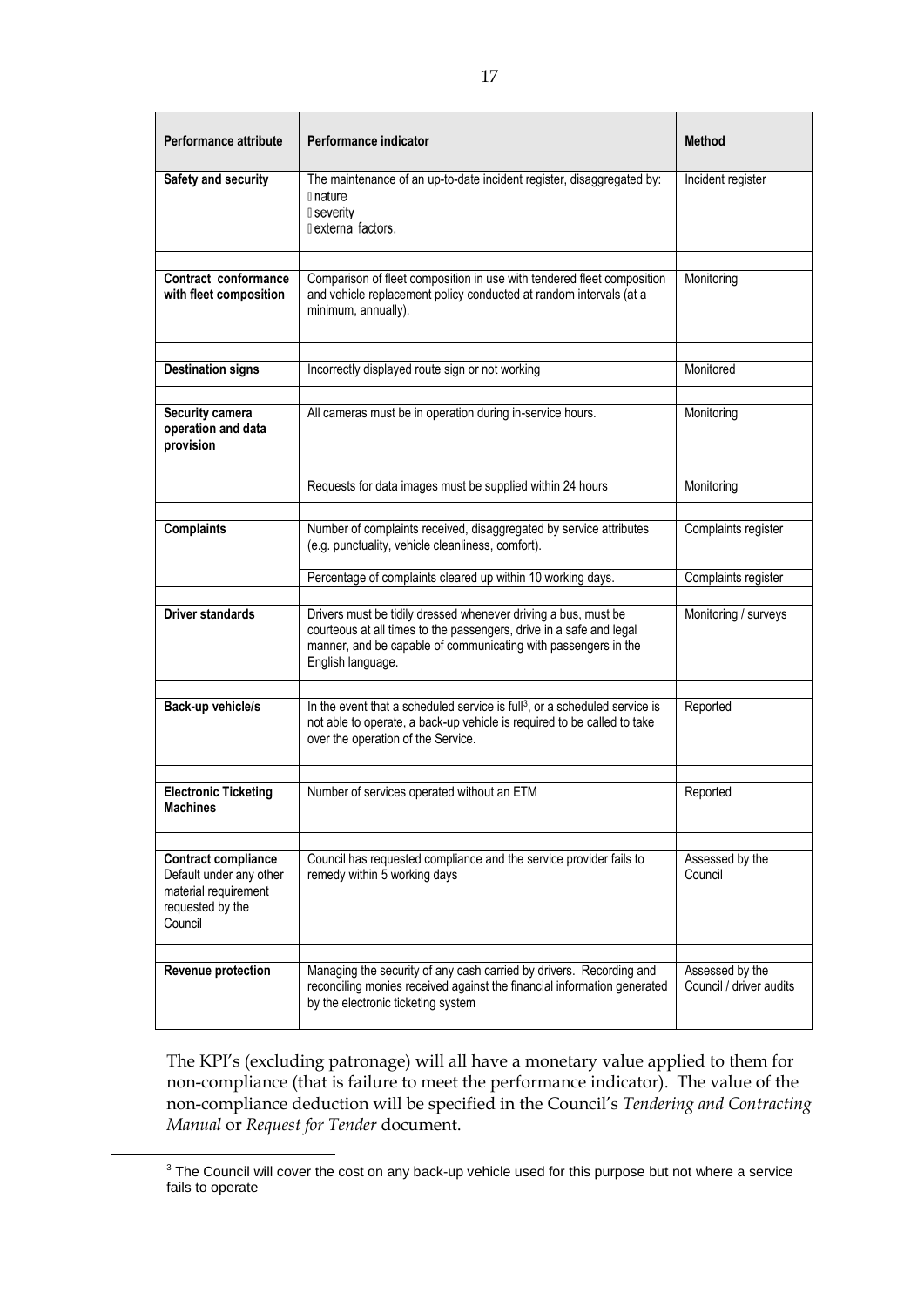In the event that the contractor is in breach of any of the performance standards, the Council may withhold any payment otherwise due to the company for that service which is in breach. In addition, the Council may also deduct from any payment otherwise due to the company, any costs which the Council has reasonably incurred in rectifying the breach.

## <span id="page-24-0"></span>**16 Annual business planning**

The service provider and the Council will form a business team for the purposes of jointly developing a business development plan for all units under contract (the Business Development Plan). The Business Development Plan process is viewed as a way for the parties to work collaboratively in a structured and systematic manner to improve the service and grow patronage, and in managing the contract obligations. The Business Development Plan will set out activities in the form of resourced project plans (action plans), to be carried out during the ensuing 12-month period and may include but will not be limited to:

- Service improvement initiatives;
- Plans for the development and/or introduction of new services;
- Infrastructure projects;
- Plans for the development and/or introduction of new technology;
- Co-branding or promotion of services;
- Performance review against Plan targets; and
- Any other joint business and/or marketing activities.

The Business Development Plan will be created within thirty (30) working days of the Commencement Date of a Contract and reviewed annually.

When accepted by the parties, the Business Development Plan will form part of the Contract for the relevant contract and the parties will be bound by its terms.

The performance of the parties against the Business Development Plan and action milestones specified in the Business Development Plan will be reviewed quarterly or upon such other dates as the parties agree to.

Refer the Council's *Tendering and Contracting Manual* for the full terms and conditions regarding Business Development Planning.

## <span id="page-24-1"></span>**17 Relationship management**

The Council seeks to work with all service providers using the partnering philosophy, including those providing the rural services. This will deliver the best results for all the stakeholders involved in the Council's public transport services. The elements of successful partnering include high levels of collaboration, integration of shared business processes, mutual transparency and trust.

The Council has adopted partnering principles including:

- Devising strategies that will grow and expand the public transport network as a whole
- Collectively market the network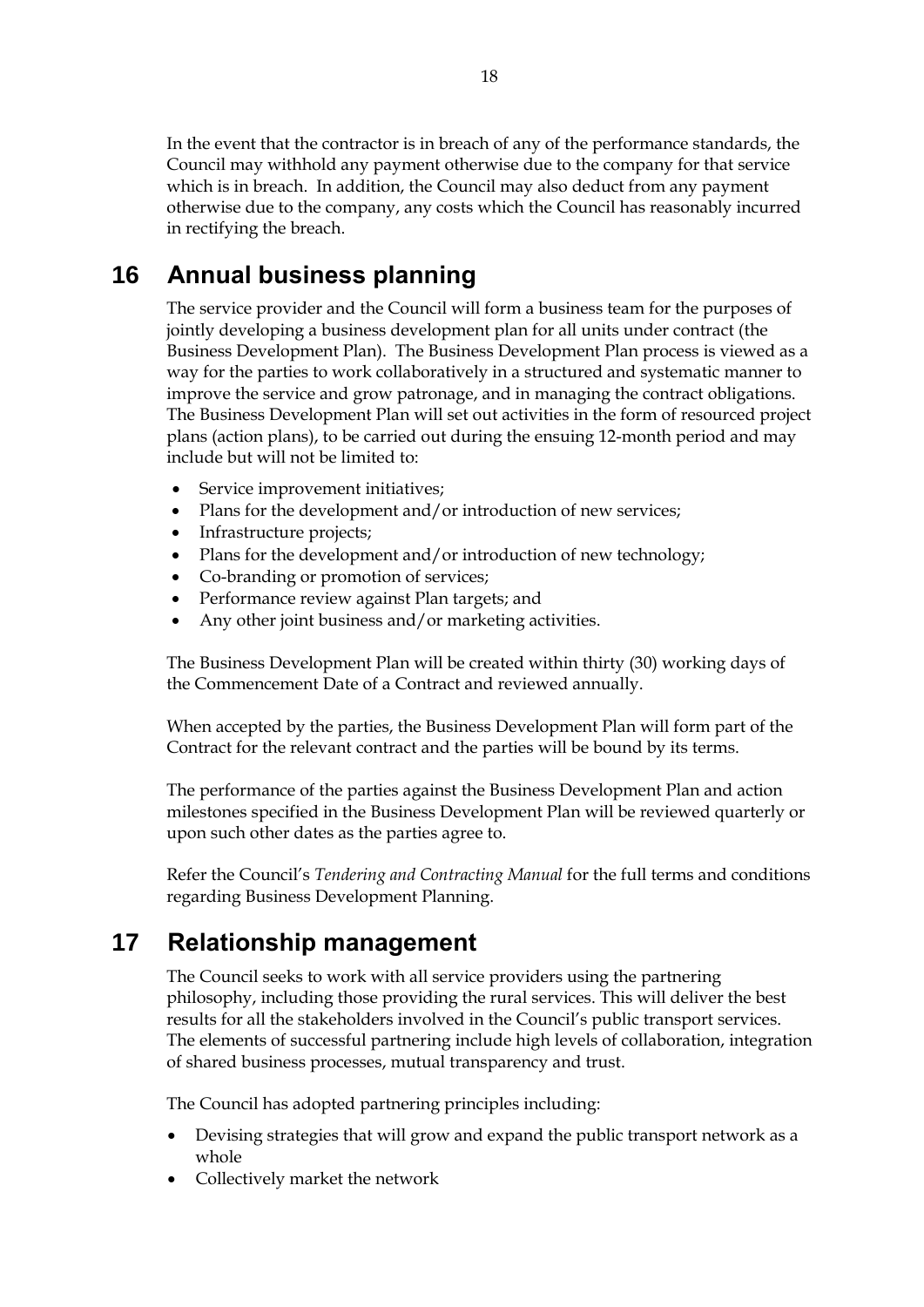- Plan for the initiation of new, improved or expanded services
- Define service standards and innovations to benefit passengers
- Identify the need for desirable business processes, infrastructure and supporting requirements for the network, such as passenger terminals, bus exchanges, ticketing systems and the like
- Share information that will benefit the network as a whole
- Identify and implement incentives for commercial behaviour that will attract and grow patronage.

Guiding principles of partnering are as follows:

- A one-team approach
- Focus on total benefit for all partners
- Commitment of people and organisations to agreed outcomes and decisions
- Open, honest, transparent and non-adversarial communication
- Keep each other informed "no surprises"
- Respect confidentialities
- Reduce duplication and waste
- Seek early corporate alignment with agreed partnership directions to eliminate sign-off blockage
- Timely action upon request.

Where a dispute may arise between the Council and service provider the applicable dispute resolution process outlined in the Council's *Tendering and Contracting Manual* will apply.

## <span id="page-25-0"></span>**18 Financial incentive mechanism**

A financial incentive mechanism (FIM) ensures that the Council and service provider, of partnering contracts, have a mutual interest in the positive performance of a public transport service unit, to incentivise them to collaborate to improve performance by growing patronage with less reliance on public subsidy.

A FIM is required for partnering contracts, with the exception of partnering contracts for commercial units, which can include a FIM by mutual agreement (Appendix J of the Transport Agency's *Procurement Manual*). The Council will apply a FIM to the urban unit which will be a partnering contract.

The financial incentive mechanism approach to be applied to the urban unit will be:

- Revenue-based sharing, which allocates a share of passenger fare revenue growth on a proportional basis: Council 60%, Service Provider 40%.
- This will be done on an annual basis, commencing in year two of the contract, comparing the fare revenue growth with the fare revenue from the previous year.
- It will share up-side fare revenue growth only. There will be no down-side penalty for a decrease in revenue.
- There will be no financial cap placed on the proportional amount payable to the service provider.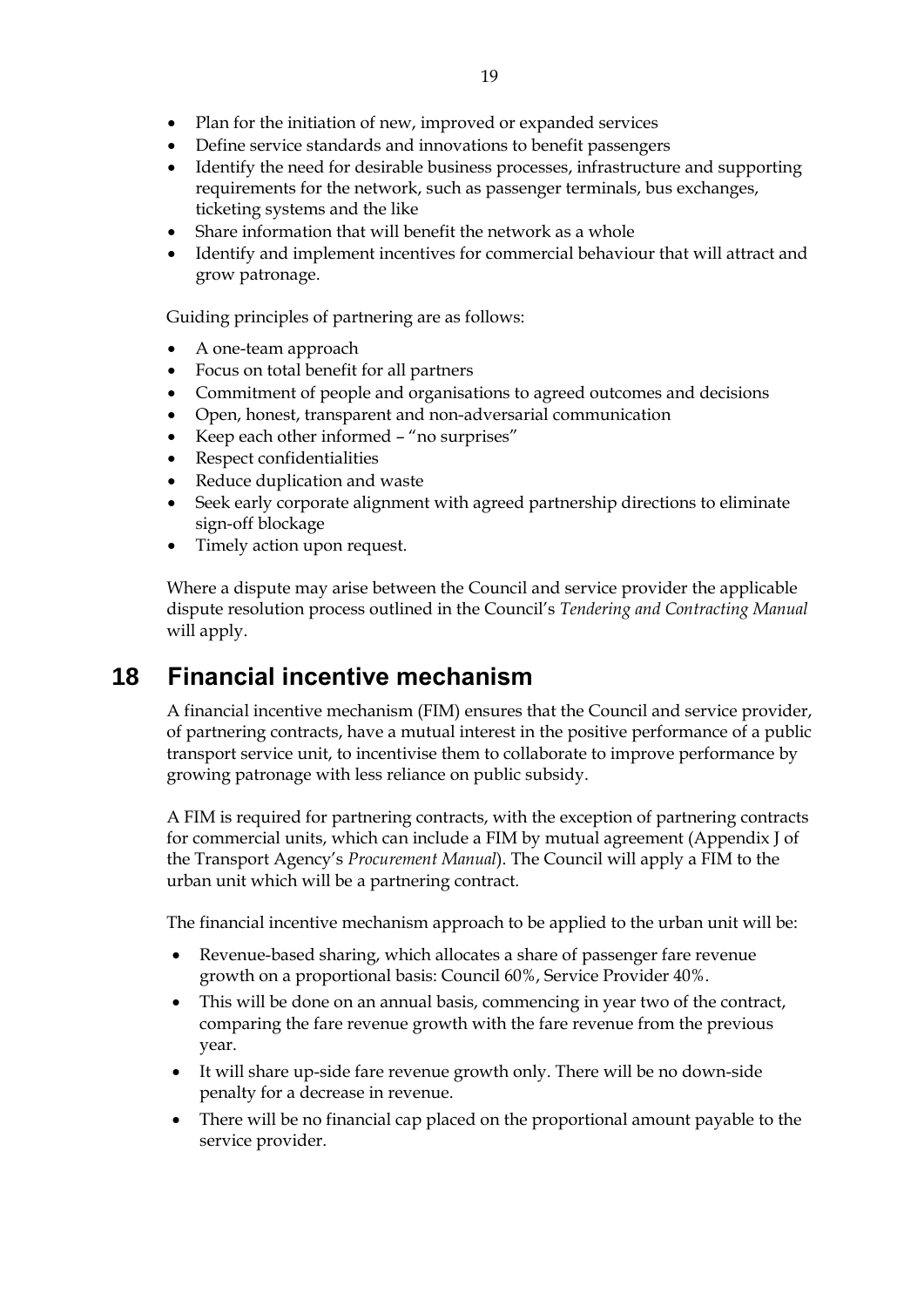#### <span id="page-26-0"></span>**18.1 Rationale**

The Council views that fare revenue is an objective measure in that the up-side fare revenue growth is easily compared from one year to the next.

The FIM will not be capped to incentivise the Service Provider to seek continual improvement in the performance of the Unit. The greater the up-side in fare revenue growth the more financial reward the Service Provider is able to receive.

The level of FIM has been set at 40% for the following reasons:

- To recognise the Service Provider's areas of expertise and input into the overall success of the Unit.
- To recognise other external factors impact on patronage revenue and not all of these are controllable by the Service Provider.
- To recognise the Council as the contracting partner carries the greater level of exposure to the risk and reward factors.
- The Council has in its Regional Public Transport Plan set targets to increase its Fare Box Recovery ratio, reducing the overall level of public subsidy required, so increases in fare revenue is a key input to achieving the targets. This will ensure that the efficiency and effectiveness of the Unit improves and the Unit continues to receive funding.

The rationale for sharing the up-side fare revenue only is that many externalities can affect patronage. The unit's passenger base is predominantly school students so changes in the educational sector which could affect student numbers could have a significantly detrimental effect on total passenger numbers and therefore total annual fare revenue.

The reason the fare revenue will be compared with the previous annual fare revenue is to set a consistent timeframe when the assessment of the financial reward will be carried out, providing certainty to the service provider. It also allows benchmarking on fare revenue growth (or decline) throughout the following year.

The FIM is consistent with the Transport Agency's stated principles for FIM (Appendix J of the Transport Agency's *Procurement Manual)*. It is simple to apply and administer based on the up-side change in fare revenue from one year to the next. It incentivises both parties to collaborate and to promote the service with the aim of growing passenger numbers and therefore fare revenue. Not setting a financial cap ensures the service provider remains engaged, thereby achieving greater reward. It contributes to value for money as the greater the fare revenue the more likely the required level of public subsidy will decrease.

We have discussed the FIM with our two local operators and each are comfortable with our proposal. In terms of advising operators outside the region we have used central region bus operator /regional council/ BCA/Transport Agency meeting to advise our position on the FIM.

### <span id="page-26-1"></span>**18.2 Areas of influence for the Service Provider**

Historically, the Service Provider's ability to influence fares, service routes and frequency of routes is limited as these are controlled by the contracting party, which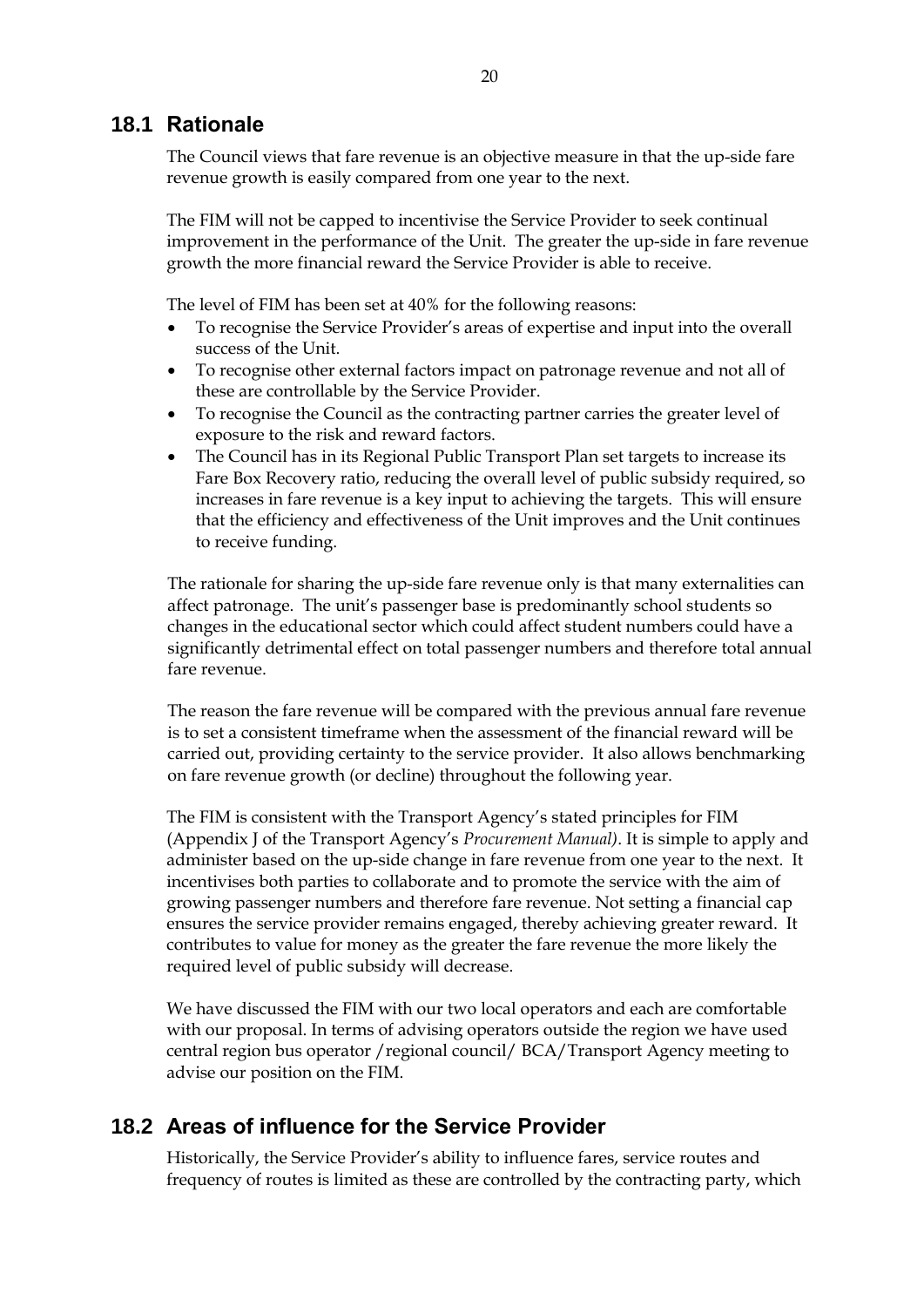is the Council. However, in the spirit of a partnering contract the Service Provider will be expected to offer their expertise and professional advice on all aspects of the Service both on a day to day basis and as part of the annual business development planning process. The Council will consider all information and advice in good faith and carry out open and frank discussion with the Service Provider on ways to enhance the service to ensure a win/win for both parties. However, the Council will retain the right to make any final decisions.

#### <span id="page-27-0"></span>**18.3 Changes**

Flexibility should be retained to enable negotiation with the service provider and reset with both parties agreement through the annual business planning process to reflect changing transport patterns, revenue growth and changing input from either of the parties in the success of the Unit. To determine such variation, a clear value for money rational will be required.

Further details of the FIM applicable to the urban unit will be detailed in the Council's *Tendering and Contracting Manual* and the Unit *Request for Tender*. A worked example of the FIM is provided in Appendix III.

## <span id="page-27-1"></span>**19 Performance measuring and monitoring**

The Council will comply with the performance measurement and monitoring requirements as stated in the Transport Agency's *Procurement Manual* section 11.1. Included in the Council's *Regional Public Transport Plan 2014/2024* is the policy framework for managing, monitoring and evaluating unit performance. Section 15 of the *Procurement Strategy* above details the minimum Key Performance Indicators to be monitored.

#### <span id="page-27-2"></span>**19.1 Surveys**

Council will continue to conduct passenger satisfaction surveys in accordance with the Transport Agency's requirements. Along with the regular service performance monitoring Council will monitor the success of this strategy by measuring:

- Public transport operating model.
- Contract negotiations.
- Average number of qualifying bids.
- % of tenders with only one bid.
- Service provider turnover of contracts.

The Council may also undertake its own surveys to monitor other activities such as Total Mobility or as part of investigating service changes or introducing new services.

### <span id="page-27-3"></span>**19.2 Commerciality ratio**

All public transport services are required by the Transport Agency to be measured to determine a service's efficiency and effectiveness. These measures provide a management tool in identifying poorer performing units and allowing regional comparisons between services to be made.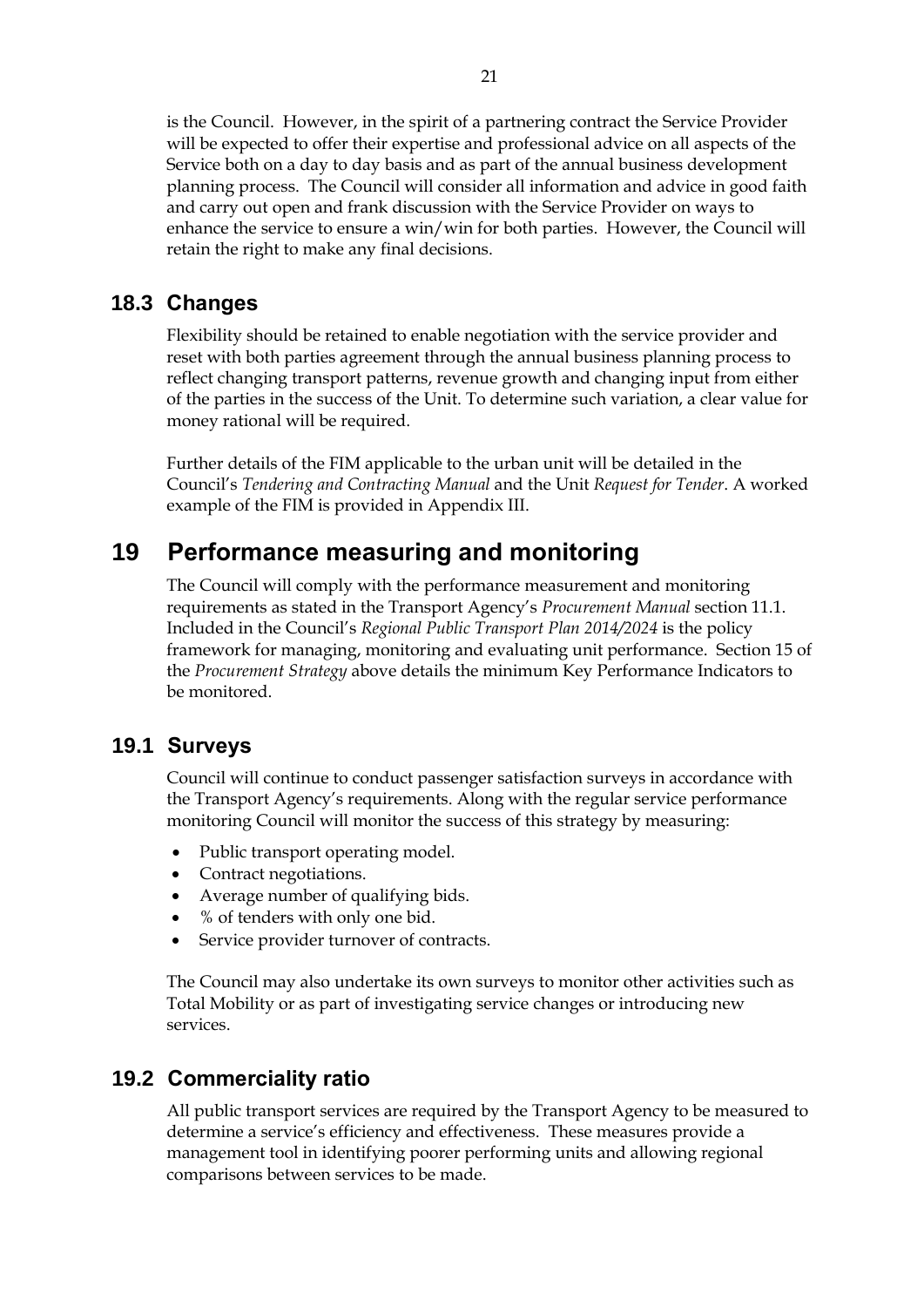The Council will make available the regional and individual service commerciality ratios in its *Regional Land Transport Planning and Passenger Transport Annual Significant Activity Report*.

The Council will also monitor and report the farebox recovery ratio on an annual basis.

#### <span id="page-28-0"></span>**19.3 Contractor performance report**

The Council will, at the conclusion of a contract, compile a Contractor Performance Report. This performance report will evaluate the overall satisfaction level of the Council with the Contractor's performance. The Council will allow the Contractor to comment on the performance report before it is included in the Contract file.

## <span id="page-28-1"></span>**20 Public transport technology**

Council's current public transport information technology feature set is:

- Electronic ticketing/automatic fare collection Wayfarer electronic ticketing system utilising contactless smartcards for the Citylink and Connector units;
- Administration and back office Total Mobility membership and records database;
- Google Drive passenger booking system for the Connector unit;
- Customer services toll free telephone number (allocated to the Citylink service provider);
- Transport website providing TM and bus service information e.g. timetables, fares, and route details;
- Vehicle tracking EROAD GPS locator unit provided for the Connector bus and Ibright telematics computer units installed in the Citylink urban buses.

The Council is also looking to the future to enhance its technology feature set. The Council is participating in several joint procurement projects with the Transport Agency and a number of other regional councils. These are:

- Replacement electronic bus ticketing system (on-board ticketing machines and data warehouse); and
- National Total Mobility Administration System (NTMAS).

## <span id="page-28-2"></span>**21 Strategy objectives**

This Procurement Strategy seeks to promote transport activity services to meet the strategic objectives outlined in the Long Term Plan (as outlined in section 3.1 of this Strategy).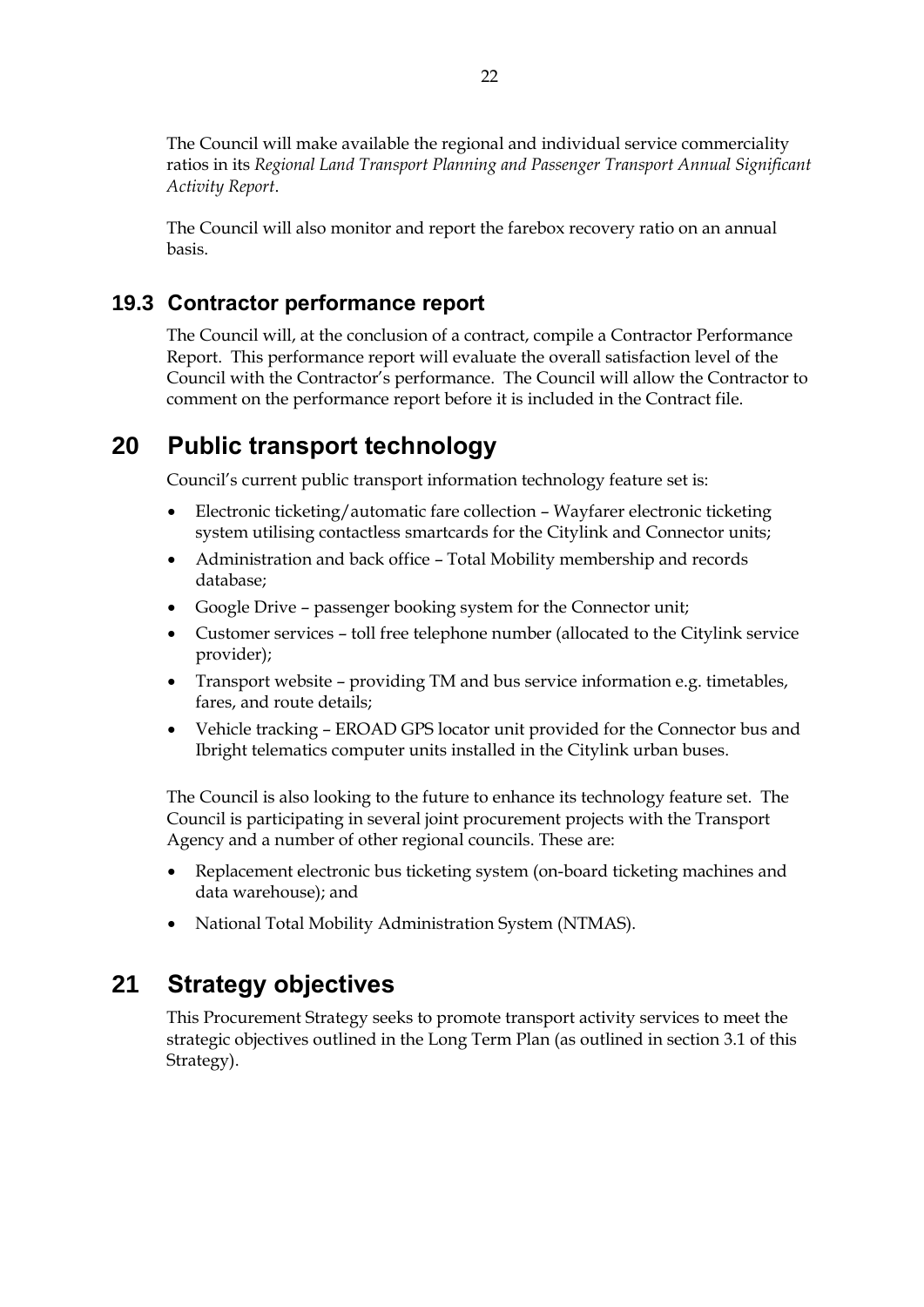# <span id="page-29-0"></span>**Part E Management and implementation**

## <span id="page-29-1"></span>**22 Capability and capacity**

## <span id="page-29-2"></span>**22.1 Organisational chart**

The Council's current structure, role and responsibilities relating to transport activities are as follows:

| Role                          | <b>Responsibility</b>                                                                                                                                                                                                                                             |
|-------------------------------|-------------------------------------------------------------------------------------------------------------------------------------------------------------------------------------------------------------------------------------------------------------------|
| Elected members               | Set the community outcomes and approve the LTP i.e. the community plan                                                                                                                                                                                            |
| <b>Chief Executive</b>        | Approves the Procurement Strategy. Overall responsibility to the Taranaki Regional<br>Council for all passenger transport operational activities and transport policy (including<br>regional land transport plan and regional public transport plan).             |
| Director - Corporate Services | Oversees the management of passenger transport operational activities and transport<br>policy (including regional land transport plan and regional public transport plan).                                                                                        |
| Policy and Strategy Manager   | Oversees all transport policy related activities undertaken by the transport policy analyst.                                                                                                                                                                      |
| Policy Analyst                | Prepares and oversees the development of regional land transport policy documents (for<br>example the Regional Land Transport Plan), convenes the Regional Transport Committee<br>and the supporting Advisory Group and convenes other transport working parties. |
| Transport Services Manager    | Manages the implementation of the Council's public transport activities such as the Total<br>Mobility Scheme, public transport contracts, community transport services, assists with<br>public transport infrastructure development and other related activities. |
| Passenger Transport Officer   | Assists in the implementation of public transport activities such as the Total Mobility<br>Scheme, public transport contracts, community transport services, and other related<br>activities.                                                                     |
| Transport support staff       | Assists the public service and transport policy staff with the day-to-day management of<br>transport activities in a support capacity.                                                                                                                            |

The Transport team currently has adequate planning and operational capacity. The present resourcing level (two operational and one policy staff) and individual skills of the team members are sufficient to deliver the procurement programme and provide back-up support where necessary. Other individuals involved in transport activities within the Council are balanced by various levels of experience and abilities. The close liaison between different work teams ensures open and effective communication is maintained.

## <span id="page-29-3"></span>**22.2 Organisational risk**

The key organisational risks and management of risks relating to transport activities implemented by the Council are shown in the following table:

| <b>Organisational Risk</b>                                                                          | <b>Managing the Risk</b>                                                     |
|-----------------------------------------------------------------------------------------------------|------------------------------------------------------------------------------|
| Retention of trained staff                                                                          | Building staff capacity and providing additional support as<br>required      |
| Infrequent tendering, multitasking roles and limited<br>specialist contracting/tendering experience | Engaging consultants to provide advice and carry out<br>projects as required |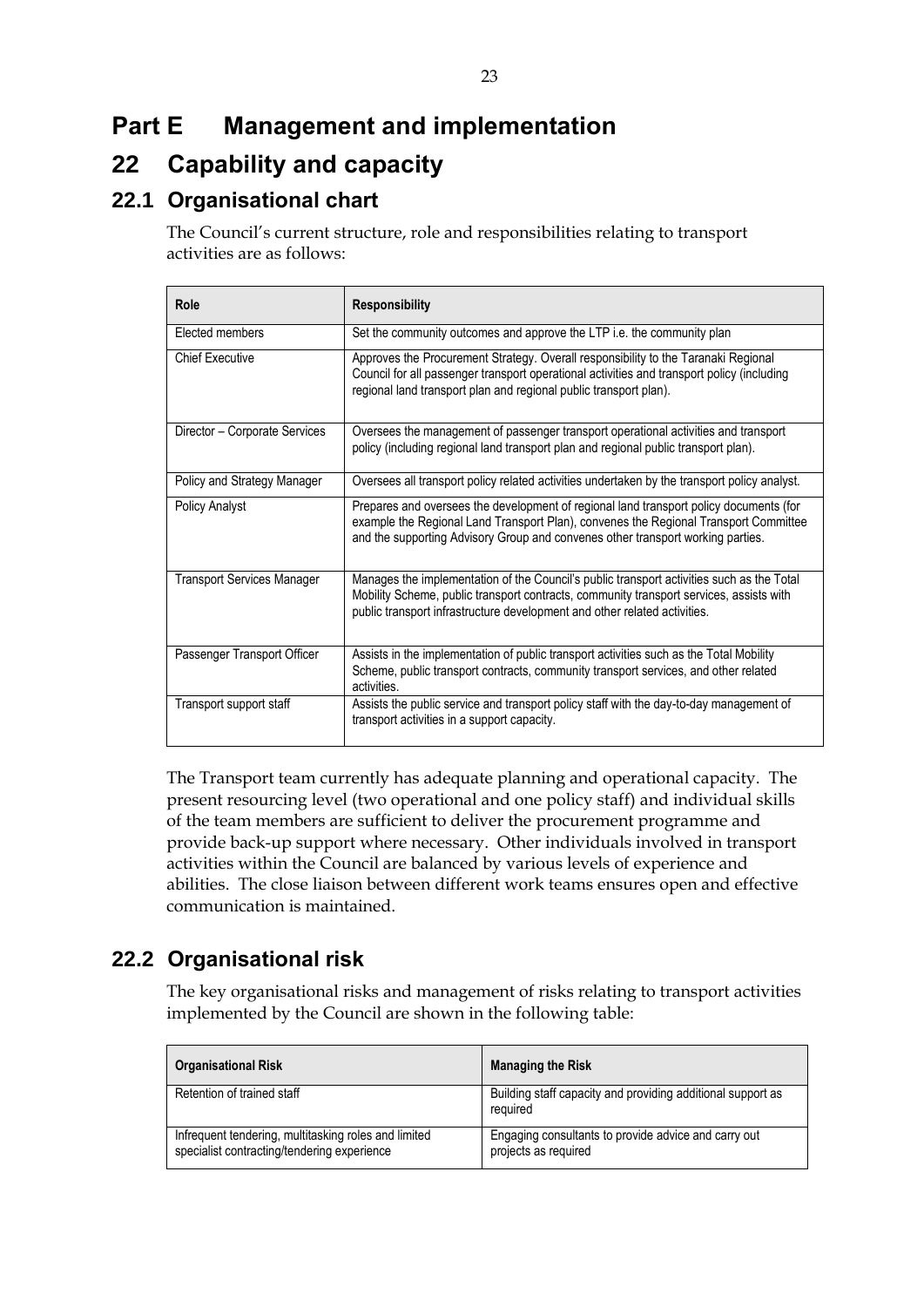| <b>Organisational Risk</b>                                                                               | <b>Managing the Risk</b>                                                                                                                                                |
|----------------------------------------------------------------------------------------------------------|-------------------------------------------------------------------------------------------------------------------------------------------------------------------------|
| Lack of standard contracting/tendering templates -<br>necessary to gather information for other councils | Consultation with New Zealand Transport Agency in<br>developing standard terms and conditions as evidenced by<br>the Transport Agency's cost escalation contract clause |
| Effective training in transport contracting/tendering                                                    | Providing ongoing training for staff such as Contract                                                                                                                   |
| procedures                                                                                               | Management courses                                                                                                                                                      |
| Changes to the Ministry of Education policies relating to                                                | Discussions between Ministry of Transport and Ministry of                                                                                                               |
| the provision of school transport services                                                               | Education are ongoing                                                                                                                                                   |
| Project outcome risk (or involving technical or safety                                                   | Ensuring that appropriate skills and expertise are utilised as                                                                                                          |
| issues)                                                                                                  | and when required                                                                                                                                                       |

## <span id="page-30-0"></span>**23 Internal procurement processes**

The Taranaki Regional Council has a *Delegations Manual* that defines Council officer and committee spending authority. This is available from Council on request. The *Working for the Taranaki Regional Council* policy document also specifies how services are to be procured, when there are no other 'activity based' procurement strategies available.

All contracts are based on New Zealand Standards e.g. NZS 3910 that is widely understood in the market and which creates a level of certainty and comfort due to its familiarity. The Council's intention is to encourage a collaborative approach, with more direct Council/contractor interaction to promote empowerment of individuals in order to create greater efficiencies and innovation in an environment of genuine risk share.

## <span id="page-30-1"></span>**24 Performance measurement and reporting system**

The Council has a range of monitoring systems for internal performance and external reporting. However, the Council intends to align its performance measures in the near future, and monitor the following indicators to determine the success of this Strategy in the interim:

#### **Achievement of value for money**

- Time estimated duration of key contracts versus actual duration of contracts.
- Cost estimated cost of key contracts versus actual cost of contracts.
- Quality Council's satisfaction with the goods or services procured.

#### **Regard for markets**

- Fairness whether or not the supplier selection process was an open or closed contest, and the reasons for these decisions.
- Competitiveness number of bids received and whether alternative bids were permitted and/or received.
- Innovation whether alternative bids that added value for money were permitted; whether alternative bids were received and accepted or rejected; what added value did alternative bids achieve and their cost.

#### **Efficiency of procurement procedures**

This area of monitoring aims to measure whether the procurement procedures are cost effective and to ensure they are not overly complex. This will be broadly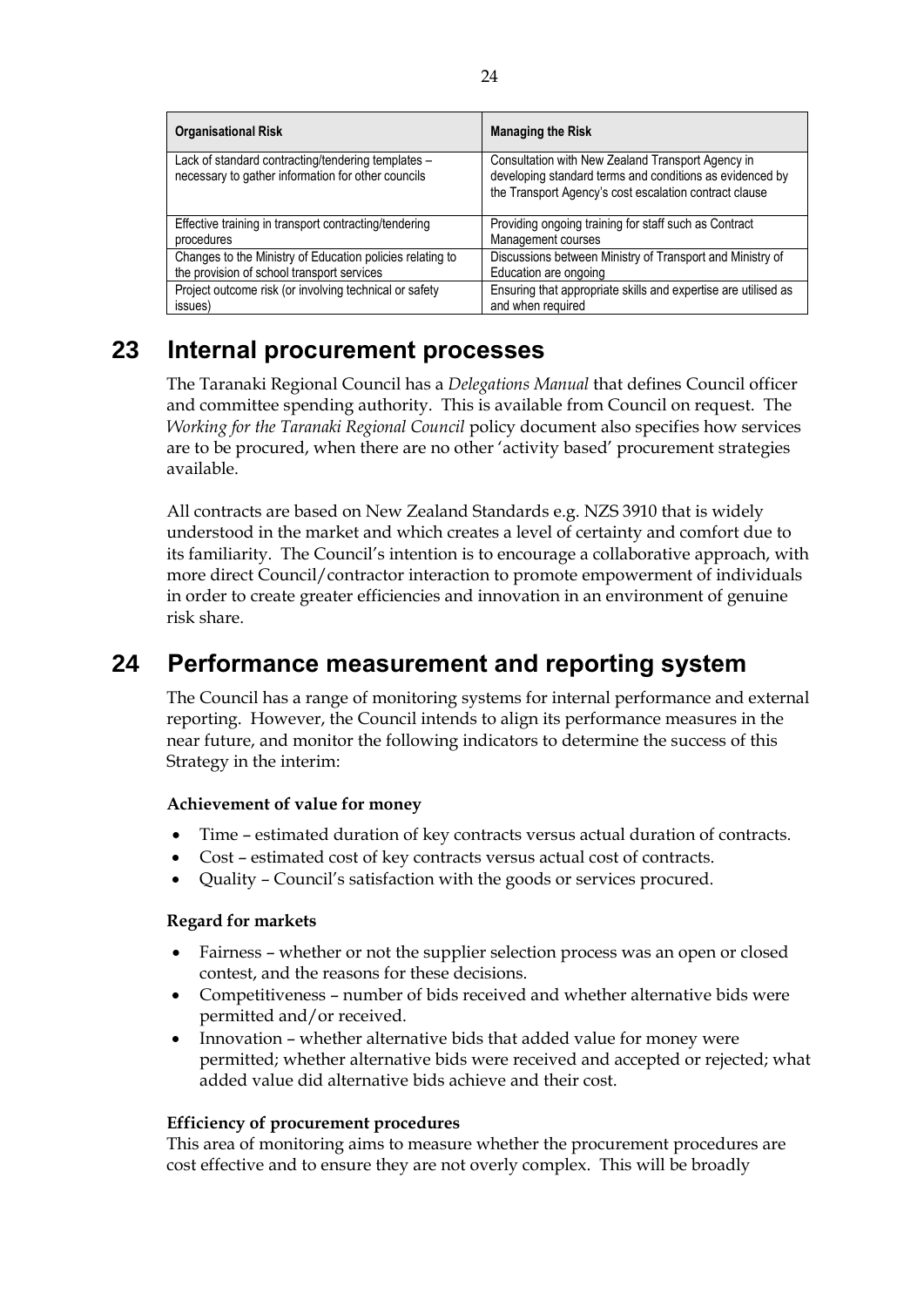measured by comparing the overall cost of the procurement function to the total cost of contracts let.

#### **Compliance with procedures**

This area of monitoring aims to measure how well Council is complying with this Strategy. This will be broadly measured by the number of complaints received on the purchasing process. Council will also use the Transport Agency's audits to ensure compliance with funding requirements.

Overall success is measured by achievement of the Council's transport programme as specified in the *Regional Land Transport Strategy*, *Regional Land Transport Programme* (both these documents will be superseded by the *Regional Land Transport Plan*) and LTP.

#### **Data collection**

Data will be collected in accordance with the Transport Agency's requirements, for example monthly for SuperGold Card patronage, monthly for public transport services patronage, and yearly for other KPI's such as vehicle kilometres and customer satisfaction levels.

## <span id="page-31-0"></span>**25 Communication**

### <span id="page-31-1"></span>**25.1 Internal reporting**

The *Procurement Strategy* will be available to transport staff and situated in the office library. The size of the Council is such that informal communication occurs, via email, between staff and departments.

Council's Executive Committee receives formal reports and approves operational changes on public transport operational matters.

Formal reports and operational updates are also provided to the Regional Transport Committee of Council as and when appropriate. The Regional Transport Committee approves other regional planning matters such as the *Regional Land Transport Plan*.

### <span id="page-31-2"></span>**25.2 Professional service providers / supplier market / other approved organisations**

The *Procurement Strategy* will be distributed to our providers where they have a major input into delivery of the Council's transport programme. In respect to transport procurement methods, this communication will be by letter and meetings (if required).

The Council seeks open communication with all service providers. Meetings will be held with current and future contracted service providers where required. Additional meetings may occur if significant changes are occurring. A tender meeting with prospective service providers may occur if requested. All service providers that submit a tender are advised of the outcome in accordance with the Transport Agency's requirements.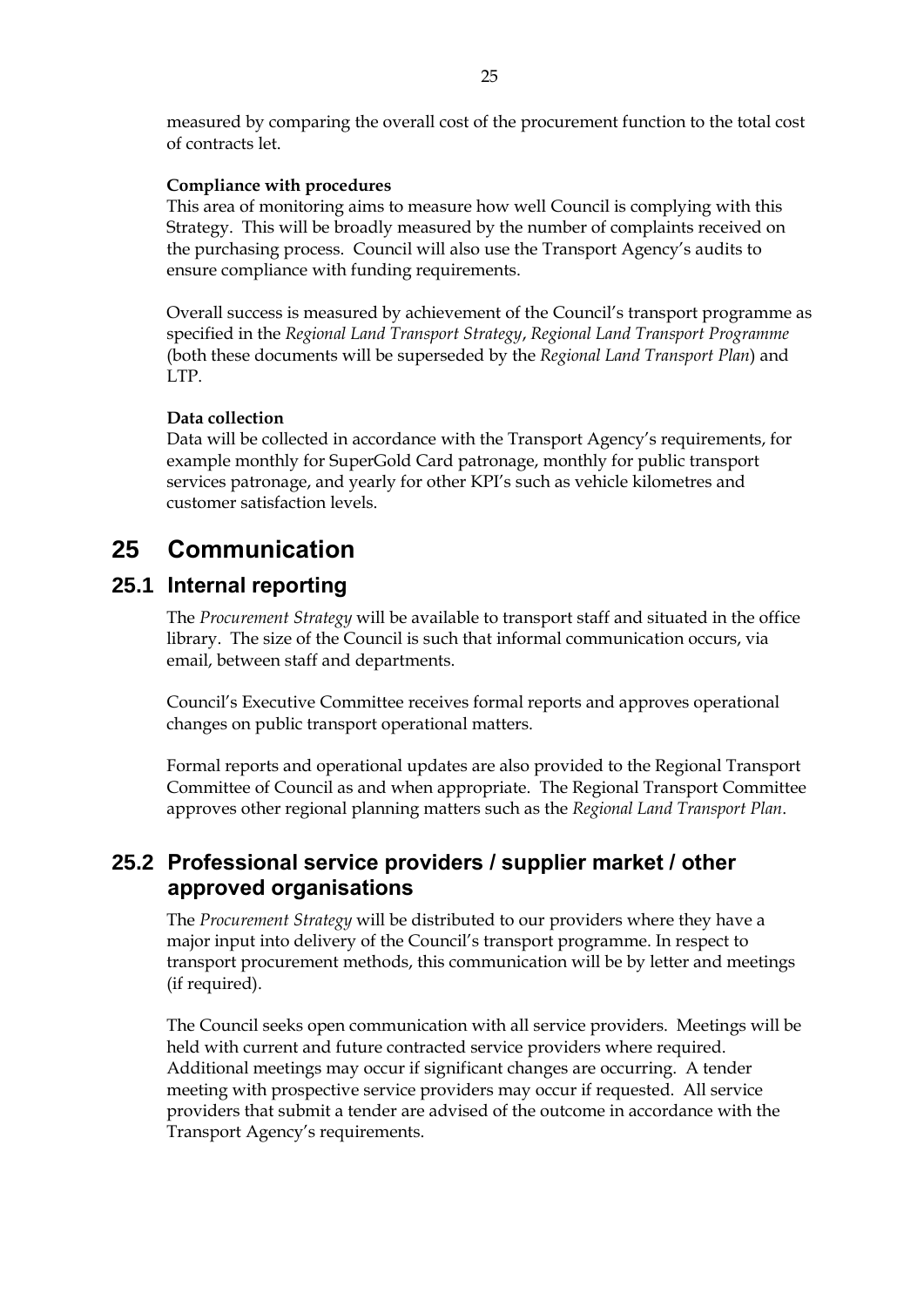When a RFT for a public transport unit is released the Council will advertise the RFT in both print and electronic media. This may include the local regional paper, national dailies and Government Electronic Tenders Service (GETS).

For other activities of Council, consultation will generally be via the Long Term Plan and Annual Plan processes. Notwithstanding that, Council operates an open door policy which encourages suppliers to discuss future procurement options with Council staff.

### <span id="page-32-0"></span>**25.3 New Zealand Transport Agency**

The Transport Agency is a multi-disciplinary organisation with separate functions. The Council will ensure that necessary procurement information is provided to the Transport Agency in a timely and accurate manner.

### <span id="page-32-1"></span>**25.4 Updating and review**

The *Transport Activity Procurement Strategy* will be reviewed in conjunction with each *LTP* and *Regional Land Transport Plan*, unless updated prior.

## <span id="page-32-2"></span>**26 Corporate ownership and internal endorsement**

The *Transport Activity Procurement Strategy* is owned and approved by the Council's Chief Executive, therefore any significant procurement issues will be discussed with the Council's executive team.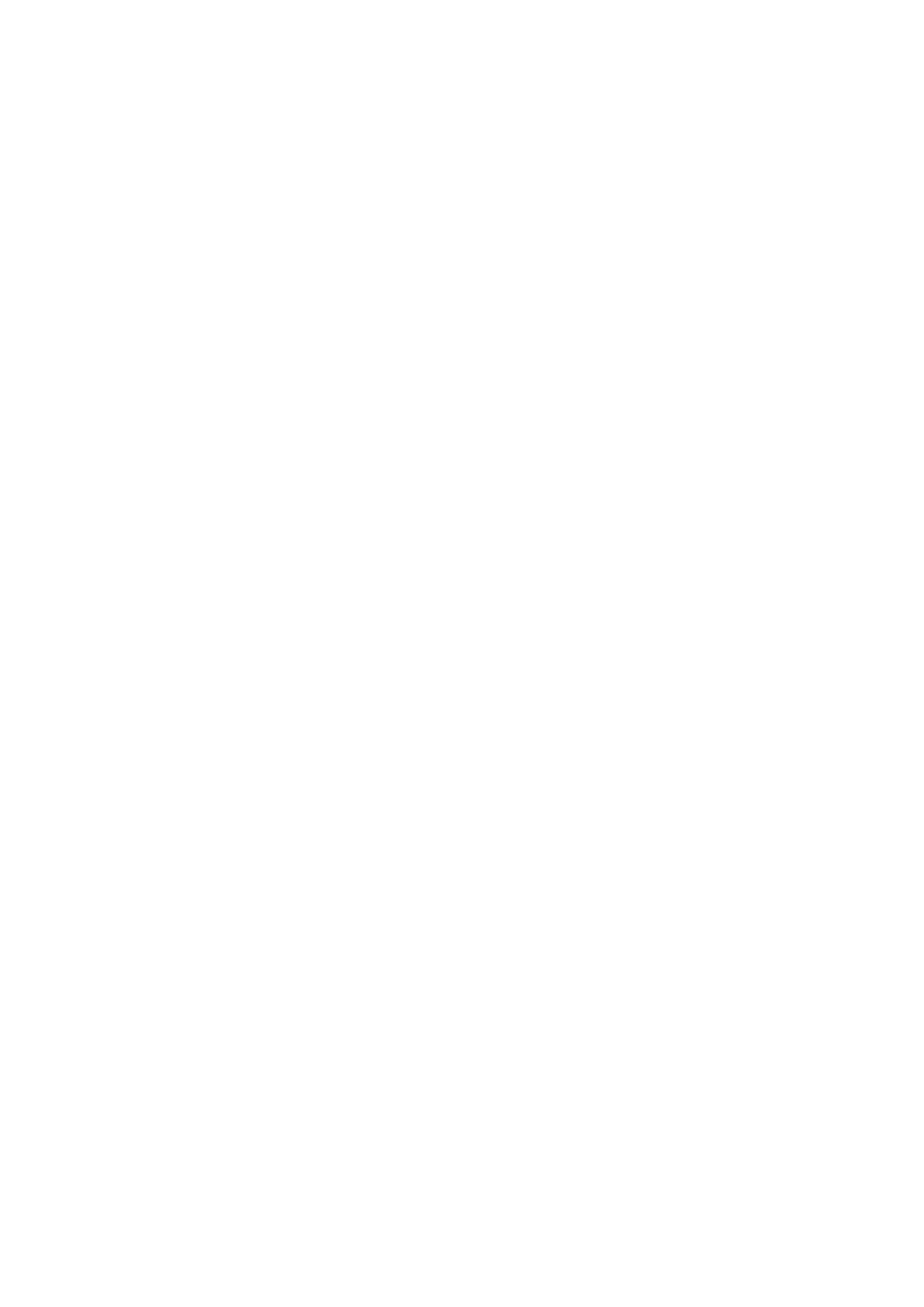# **Appendix I**

## <span id="page-34-0"></span>**Summary of delivery models and supplier selection methods**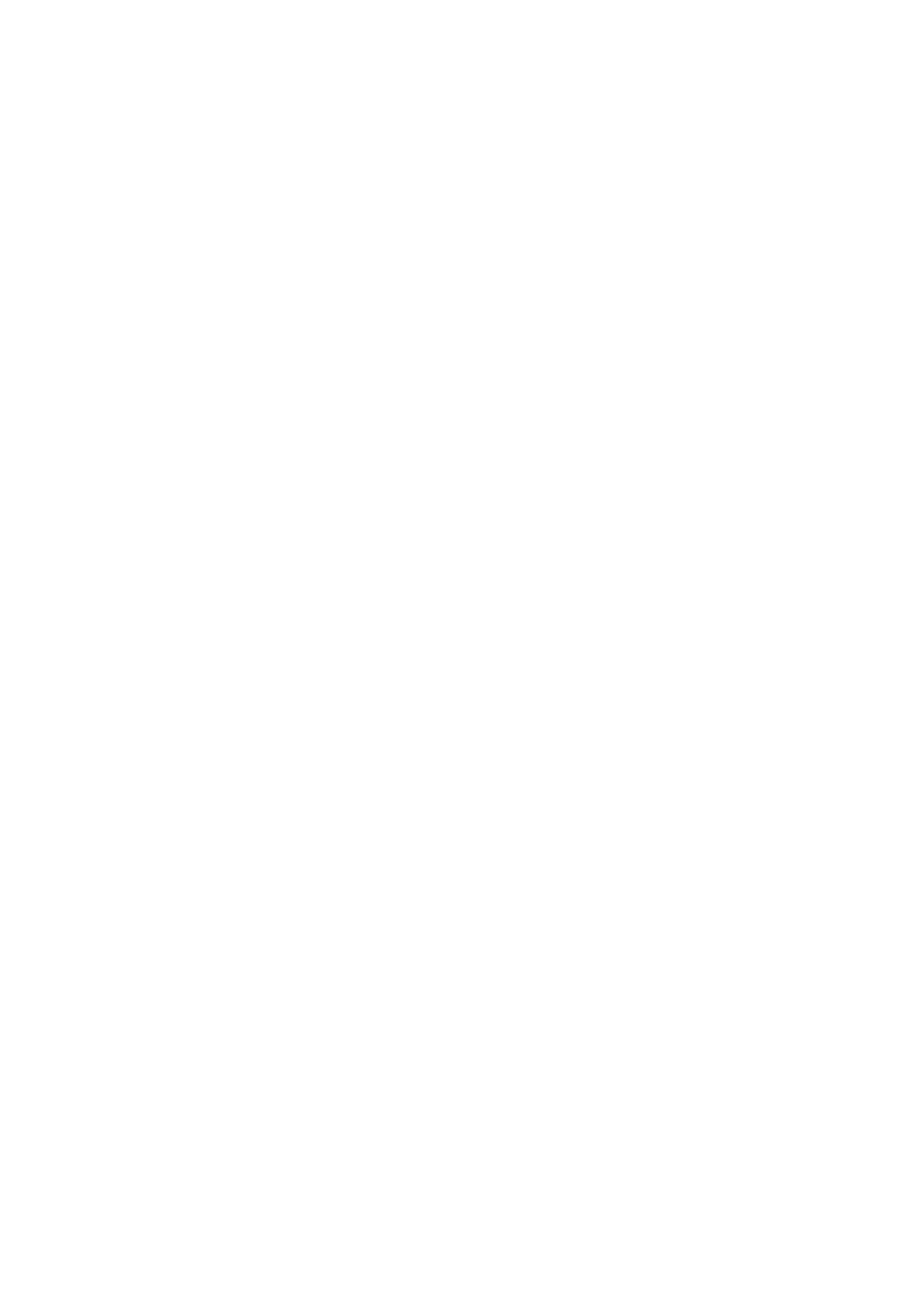## **Summary of delivery models and supplier selection methods**

The following is a summary of the delivery models and supplier selections methods to be used by the Council when procuring land transport activities. Full details for each can be found in the Transport Agency's *Procurement Manual*.

#### **Delivery models (Chapter 8.4)**

Staged

- Scale is small to medium
- Complexity, uncertainty and risks are low
- The Council wishes to maintain some form of involvement and control over the activity
- Scope is well defined and the opportunity for innovation is low.

#### Partnering

- For scheduled public transport services identified as units in the RPTP
- Medium and large scale procurement
- There is value in the purchaser and suppliers collaborating closely
- There is scope for risk to be shared between approved organisations and suppliers to incentivise both parties to work together to innovate.

For negotiated and like-for-like units that will be directly appointed.

#### **Supplier selection methods (Chapter 8.5)**

- Direct appointment is a service provider selection method where the Council (Purchaser) selects a single supplier and negotiates terms including price.
- Lowest price conforming is a service provider selection method in which the preferred service provider meets all the requirements set out in the Request for Tender (RFT) and offers the lowest-priced proposal, after deducting any added value premium.
- Price quality is a supplier selection method where the quality attributes of service providers whose proposals meet the RFT's requirements are graded, and the preferred service provider is selected by balancing price and quality through the use of a formula.
- Price quality without disclosure is a service provider selection method where the quality attributes of service providers whose proposals meet the RFT's requirements are graded, and the preferred service provider is selected by balancing price and quality through the use of a formula. However, the estimate of the contract is not disclosed in the RFT. This is used because Council views disclosure of the estimate will significantly influence prices tendered, or the Council is not confident of the accuracy of its estimate and wishes to mitigate the risk that it will distort service provider quality premium values by being significantly different from the lowest price tendered.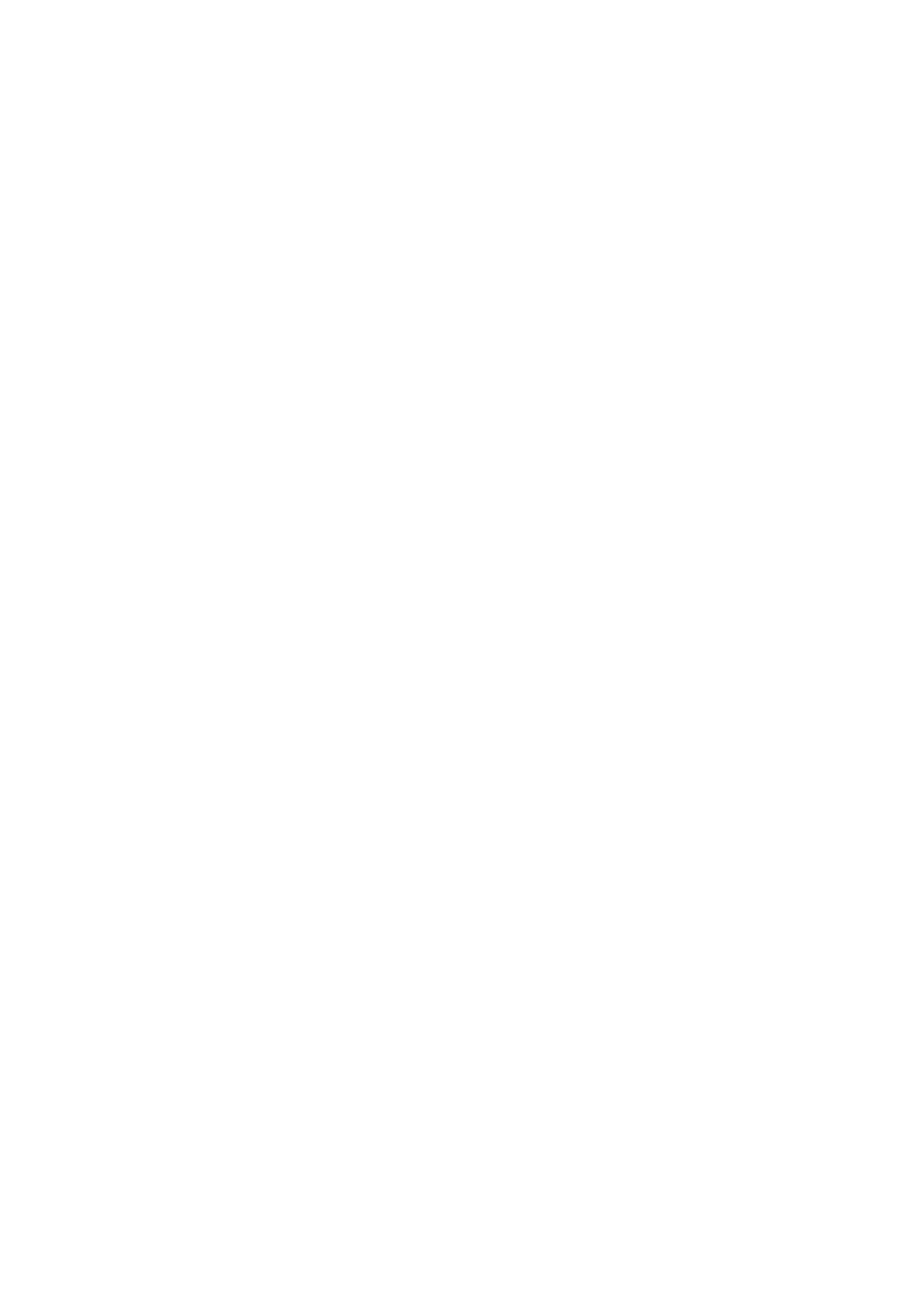**Appendix II**

<span id="page-39-0"></span>**Exempt services**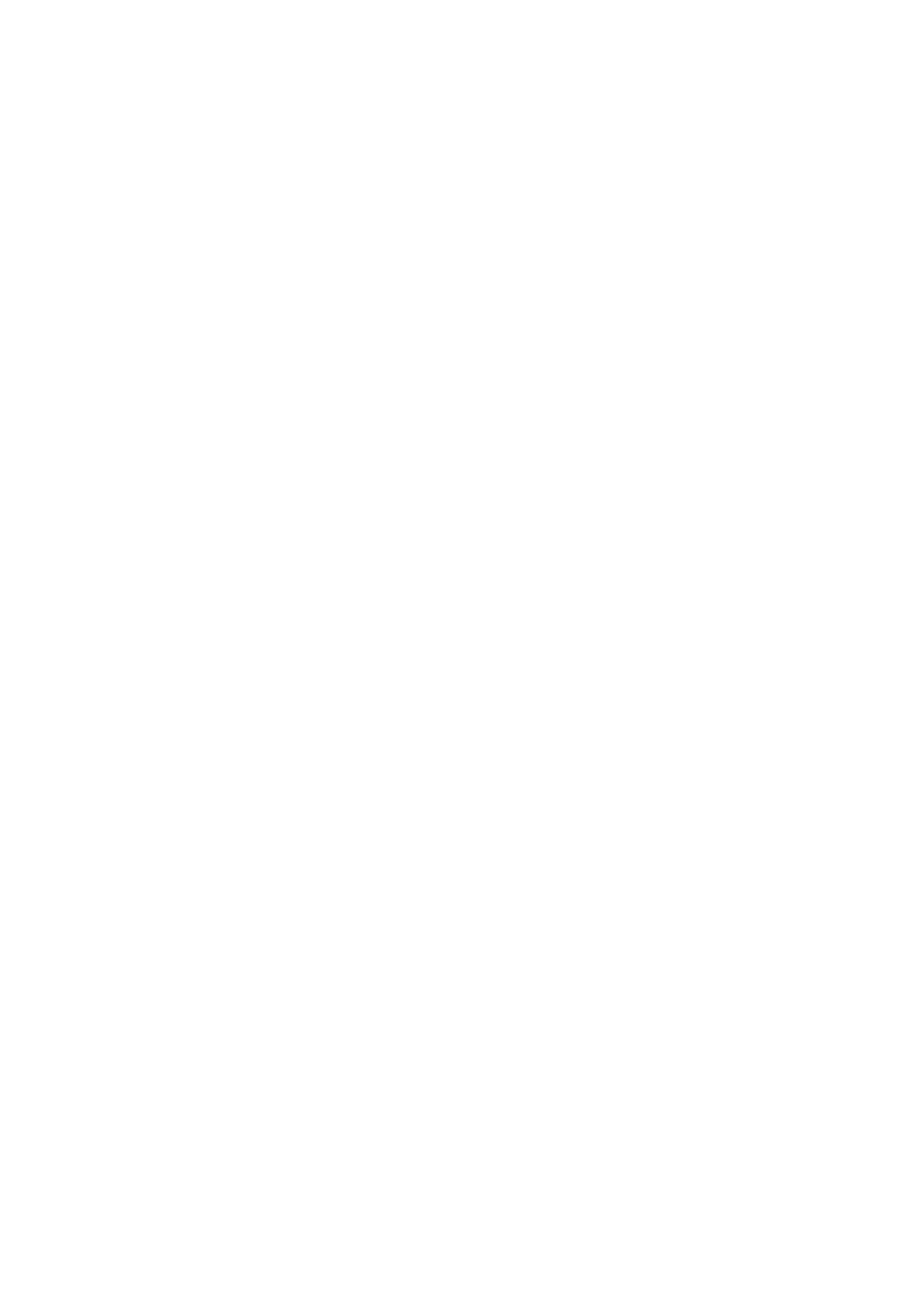The following table shows the transport services registered as exempt as per section 130 of the LTMA.

| Service type   | Frequency              | Route                                                                        | <b>Number of service</b><br>providers providing<br>this service |
|----------------|------------------------|------------------------------------------------------------------------------|-----------------------------------------------------------------|
| School         | Mon to Fri             | Stratford to New Plymouth and return                                         | One                                                             |
|                | Mon to Fri             | Inglewood to New Plymouth and return                                         | Two                                                             |
|                | Mon to Fri             | Tikorangi/Lepperton to New Plymouth and return                               | One                                                             |
|                | Mon to Fri             | Okato to Oakura and return                                                   | One                                                             |
|                | Mon to Fri             | Bell Block to Inglewood and return                                           | One                                                             |
|                | Mon to Fri             | Mokau to Waitara and return                                                  | One                                                             |
|                | Mon and<br>Friday only | Opunake to New Plymouth and return                                           | One                                                             |
| Inter-regional | Monday to<br>Sunday    | Services travelling either to or through Taranaki via New<br>Plymouth (SH3). | Two                                                             |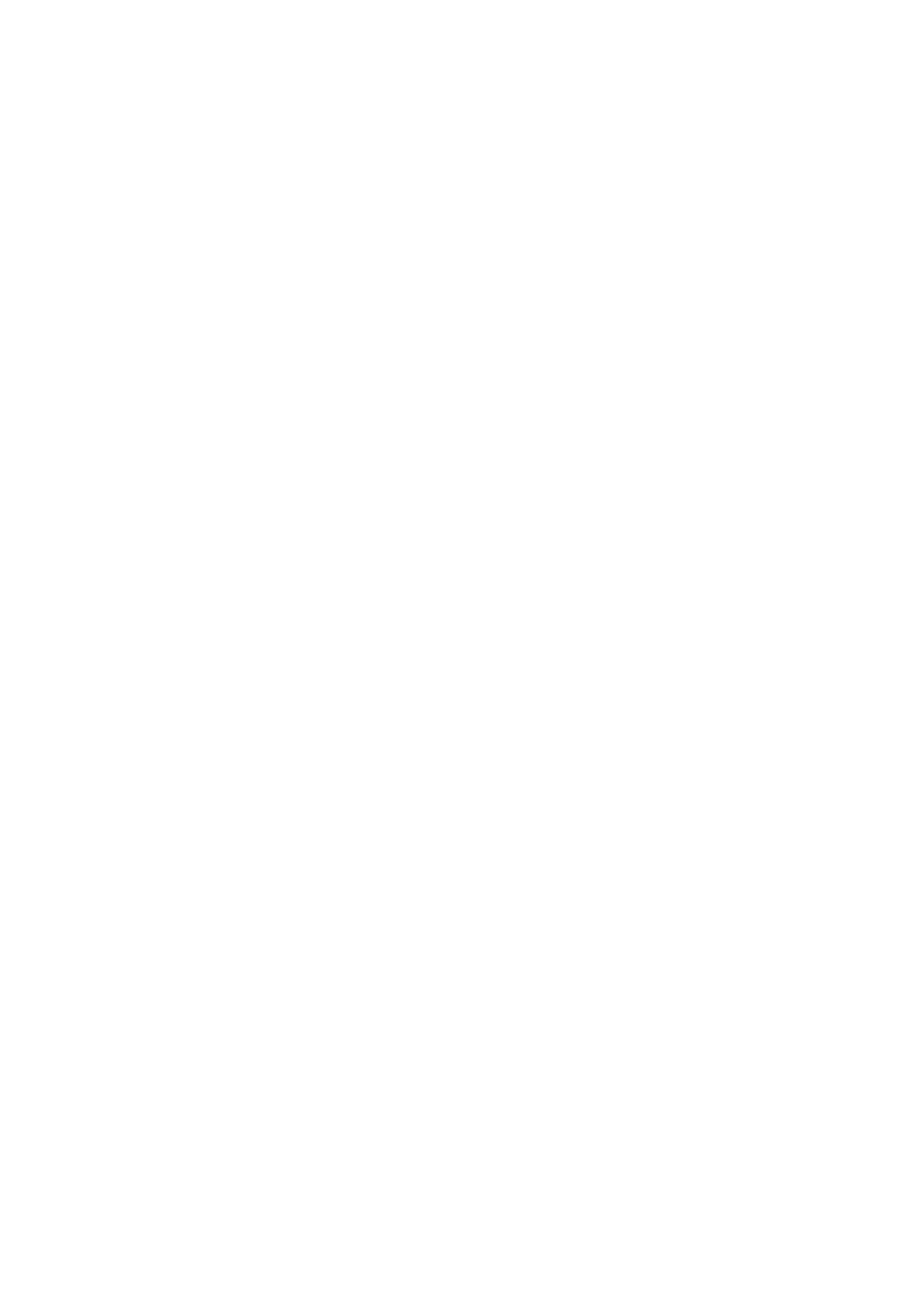**Appendix III**

<span id="page-43-0"></span>**Financial incentive mechanism**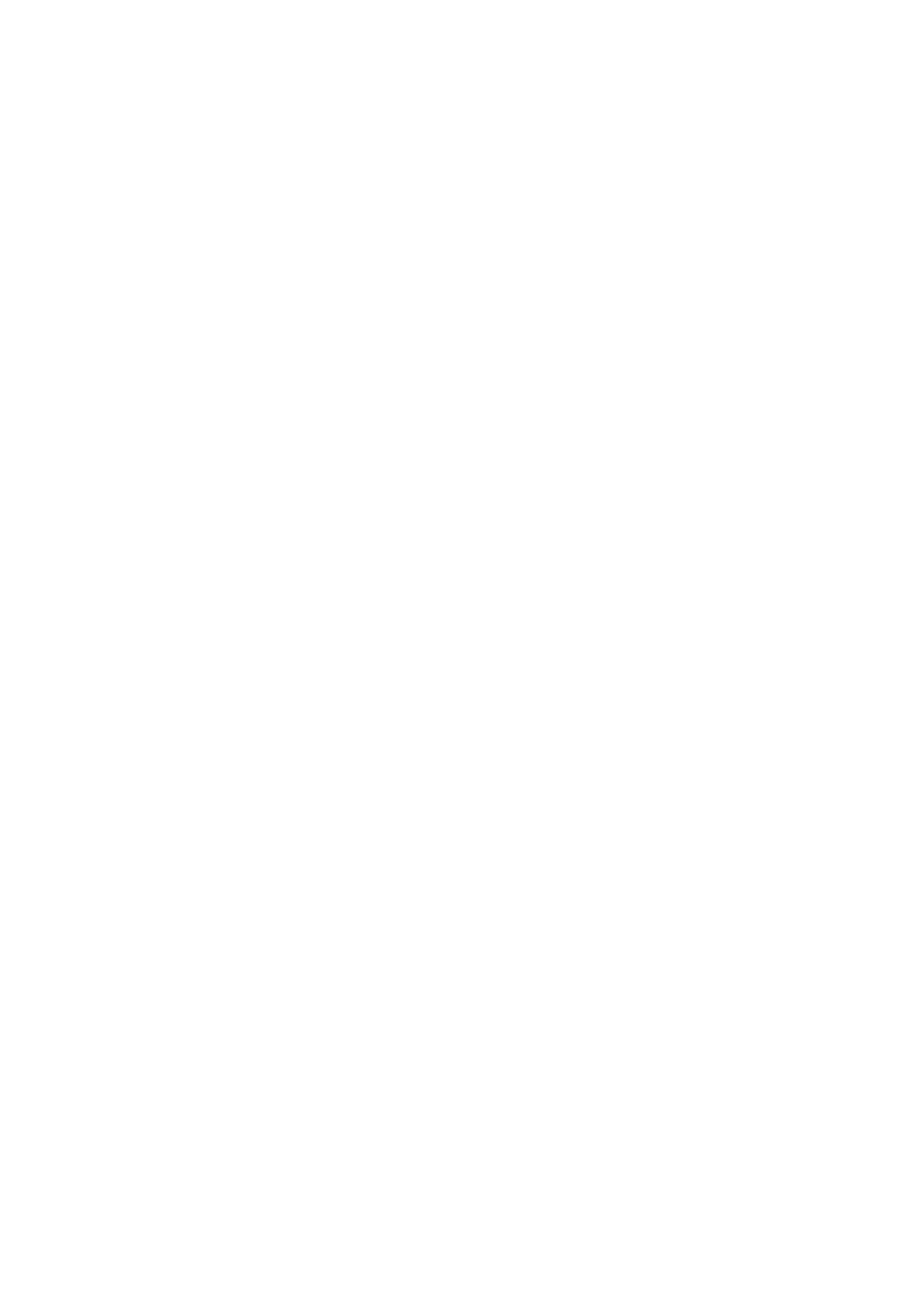#### A**ssessment period**

The assessment period that will be used to set each year's fare revenue benchmark throughout the term of a partnering Contract will be every twelve month period from the Contract commencement date.

#### **Methodology**

The Council proposes the following method be used to assess the FIM.

Year one will set the first year patronage revenue benchmark. Therefore no financial incentive payment will apply in the first year of operation.

Fare revenue from year two will be compared to the year one benchmark. If fare revenue has increased then the Service Provider will be entitled to an incentive payment. This will be 40% of the increased fare revenue growth (GST exclusive).

Fare revenue from year three will be compared to the year two benchmark. If fare revenue has increased in year three then the Service Provider will be entitled to a financial incentive payment. This will be 40% of the increased fare revenue growth (GST exclusive).

The figures from year three then becomes the next benchmark and is repeated over the term of the Contract.

| Example                                         |                   |
|-------------------------------------------------|-------------------|
| <b>FIM</b> assessment                           | Year <sub>1</sub> |
| Fare revenue                                    | \$850,000         |
| Financial incentive payable                     | No                |
|                                                 |                   |
| <b>FIM</b> assessment                           | Year <sub>2</sub> |
| Fare revenue Year 2                             | \$905,000         |
| Revenue benchmark (Year 1)                      | \$850,000         |
| Up-side growth                                  | \$55,000          |
| Financial incentive payable                     | Yes               |
| Payable by Council (40%) to Service Provider    | \$22,000          |
|                                                 |                   |
| <b>FIM</b> assessment                           | Year <sub>3</sub> |
| Fare revenue Year 3                             | \$930,000         |
| Revenue benchmark (Year 2)                      | \$905,000         |
| Up-side growth                                  | \$25,000          |
| Financial incentive payable Service Provider    | Yes               |
| Payable by Council (40%) to Service Provider    | \$10,000          |
|                                                 |                   |
| <b>FIM</b> assessment                           | Year 4            |
| Fare revenue Year 4                             | \$900,000         |
| Revenue benchmark (Year 3)                      | \$905,000         |
| Down-side loss                                  | (\$5,000)         |
| Financial incentive payable to Service Provider | No                |

The example shows year one of the Contract sets the benchmark fare revenue. Year two shows fare revenue of \$905,000, an increase in fare revenue of \$55,000. The Service Providers share or incentive payment is \$22,000 (\$58,000\*40%).

Year three shows fare revenue of \$930,000, an increase in fare revenue of \$25,000. The Service Providers share or incentive payment is \$10,000 (\$25,000\*40%).